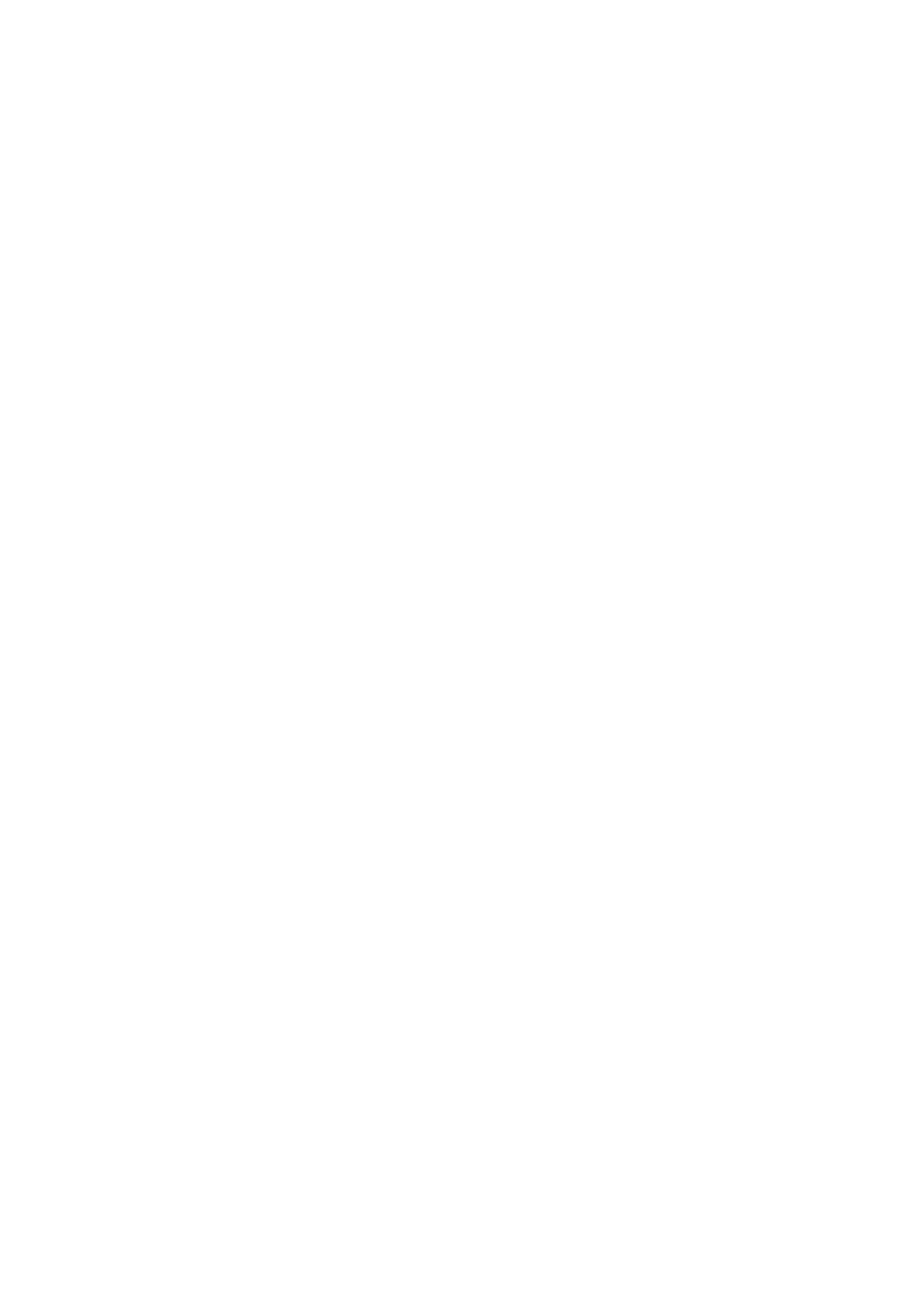# İçindekiler

| 1              | Önemli<br>Güvenlik<br>Bildirim          | 4<br>4<br>5 |
|----------------|-----------------------------------------|-------------|
|                |                                         |             |
| $\overline{2}$ | Mikro Sisteminiz                        | 7           |
|                | Giris                                   | 7           |
|                | Kutunun içindekiler                     | 7           |
|                | Ana ünite hakkında genel bilgiler       | 8           |
|                | Uzaktan kumanda hakkında genel bilgiler | 10          |
| 3              | Başlarken                               | 11          |
|                | Hoparlörleri bağlayın                   | 11          |
|                | FM anteni bağlama                       | 11          |
|                | Gücü bağlayın                           | 11          |
|                | Uzaktan kumandanın hazırlanması         | 11          |
|                | Saati ayarlama                          | 12          |
|                | Açma                                    | 12          |
| 4              | Oynatın                                 | 13          |
|                | Disk oynatma                            | 13          |
|                | USB'den oynatma                         | 13          |
|                | iPod/iPhone/iPad cihazını çalma         | 13          |
|                | Radyo dinleyin                          | 14          |
| 5              | Oynatma seçenekleri                     | 15          |
|                | Çalmayı duraklatma/devam ettirme        | 15          |
|                | Bir parçaya geçme                       | 15          |
|                | Parça içinde arama yapma                | 15          |
|                | Parça programlama                       | 15          |
|                | Saati görüntüleme                       | 16          |
|                | Tekrarla/karıştır seçeneklerini seçme   | 16          |
| 6              | Ses ayarlama                            | 16          |
|                | Ses seviyesi ayarı                      | 16          |
|                | Önceden ayarlanmış bir ses efekti seçme | 16          |
|                | Bas güçlendirme                         | 16          |
|                | Sesi kapatma                            | 16          |
| 7              | Diğer özellikler                        | 17          |
|                | Uyku zamanlayıcısını ayarlama           | 17          |
|                | Alarm zamanlayıcısını ayarlama          | 17          |
|                |                                         |             |

|   | Harici ses kaynağından çalma<br>Ekran parlaklığını ayarlama                                                | 17<br>17                   | Türkçe |
|---|------------------------------------------------------------------------------------------------------------|----------------------------|--------|
| 8 | Ürün bilgileri<br>Özellikler<br>USB oynatılabilirlik bilgileri<br>Desteklenen MP3 disk formatları<br>Bakım | 18<br>18<br>18<br>19<br>19 |        |
|   | Sorun giderme                                                                                              |                            |        |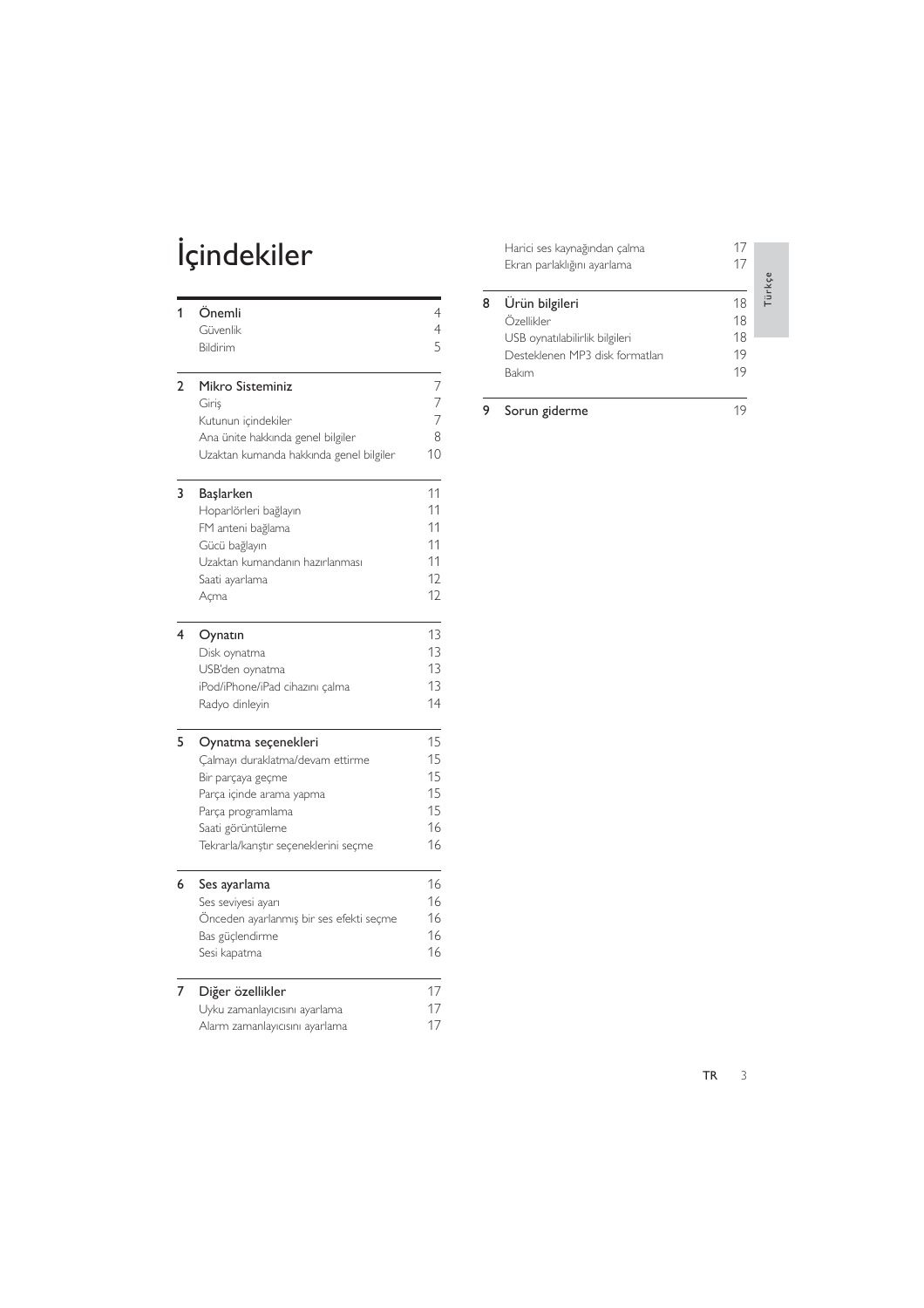## Önemli

#### Güvenlik

Bu güvenlik sembollerini öğrenin





Bu 'yıldırım' sembolü, ünitenizdeki yalıtılmamış materyallerin elektrik çarpmasına neden olabileceği anlamına gelir. Evinizdeki herkesin güvenliği için, lütfen ürün muhafazalarını çıkarmayın.

'Ünlem işareti', çalışma ve bakım sorunlarını önlemek için ekteki ilgili bilgileri dikkatle okumanız gereken özelliklere dikkat çeker. UYARI: Yangın veya elektrik çarpması riskini azaltmak için, bu ürün yağmura ya da neme maruz bırakılmamalıdır ve vazolar gibi sıvıyla dolu objeler bu ürünün üzerine yerleştirilmemelidir.

DİKKAT: Elektrik çarpmasını önlemek için fişin geniş ucunu geniş yuvaya tamamen oturacak şekilde takın.

- (1) Bu talimatları okuyun.
- (2) Bu talimatları saklayın.
- (3) Tüm uyarıları dikkate alın.
- (4) Tüm talimatları izleyin.
- (5) Bu cihazı suya yakın yerlerde kullanmayın.
- 6) Yalnızca kuru bezle temizleyin.
- (7) Havalandırma deliklerini kapatmayın. Üreticinin talimatlarına göre kurun.
- (8) Radyatör, kalorifer izgarası, soba gibi ısı kaynaklarının veya ısı üreten diğer cihazların (amplifikatörler dahil) yanına kurmayın.
- (9) Güç kablosunun, özellikle fişlerde, prizlerde ve cihazdan çıktıkları yerlerde üzerine basılmasını veya sıkışmasını önleyin.
- $\circled{10}$ Yalnızca üretici tarafından belirtilen ek parçalar/aksesuarlar kullanın.
- Yalnızca üretici tarafından belirtilen  $(11)$ veya cihazla birlikte verilen tekerlekli stand, stand, tripod, braket veya masaları kullanın. Tekerlekli stand kullanıldığında, devrilme nedeniyle oluşabilecek yaralanmaları önlemek için tekerlekli stand/cihaz kombinasyonunu hareket ettirirken dikkatli olun.



- (12) Gökgürültülü havalarda veya uzun süre kullanılmadığında cihazın fişini çekin.
- (13) Tüm servis işlemleri için yetkili servis personeline başvurun. Güç kaynağı kablosu veya fişinin zarar görmesi, cihaza sıvı dökülmesi veya içine nesne düşmesi, cihazın yağmur veya neme maruz kalması, normal şekilde çalışmaması veya yere düşmesi gibi nedenlerle cihazın zarar görmesi durumunda servis işlemi gerekir.
- $\sqrt{14}$ Cihaz, sıvı damlamasına veya sıçramasına maruz bırakılmamalıdır.
- (15) Tehlike kaynaklarını cihazın üzerine koymayın (örn. sıvı dolu nesneler, yanan mumlar).
- (16) Bu ürün kurşun ve cıva içerebilir. Bu maddelerin atılması, çevresel nedenlerle düzenlenmiş olabilir. Atma ve geri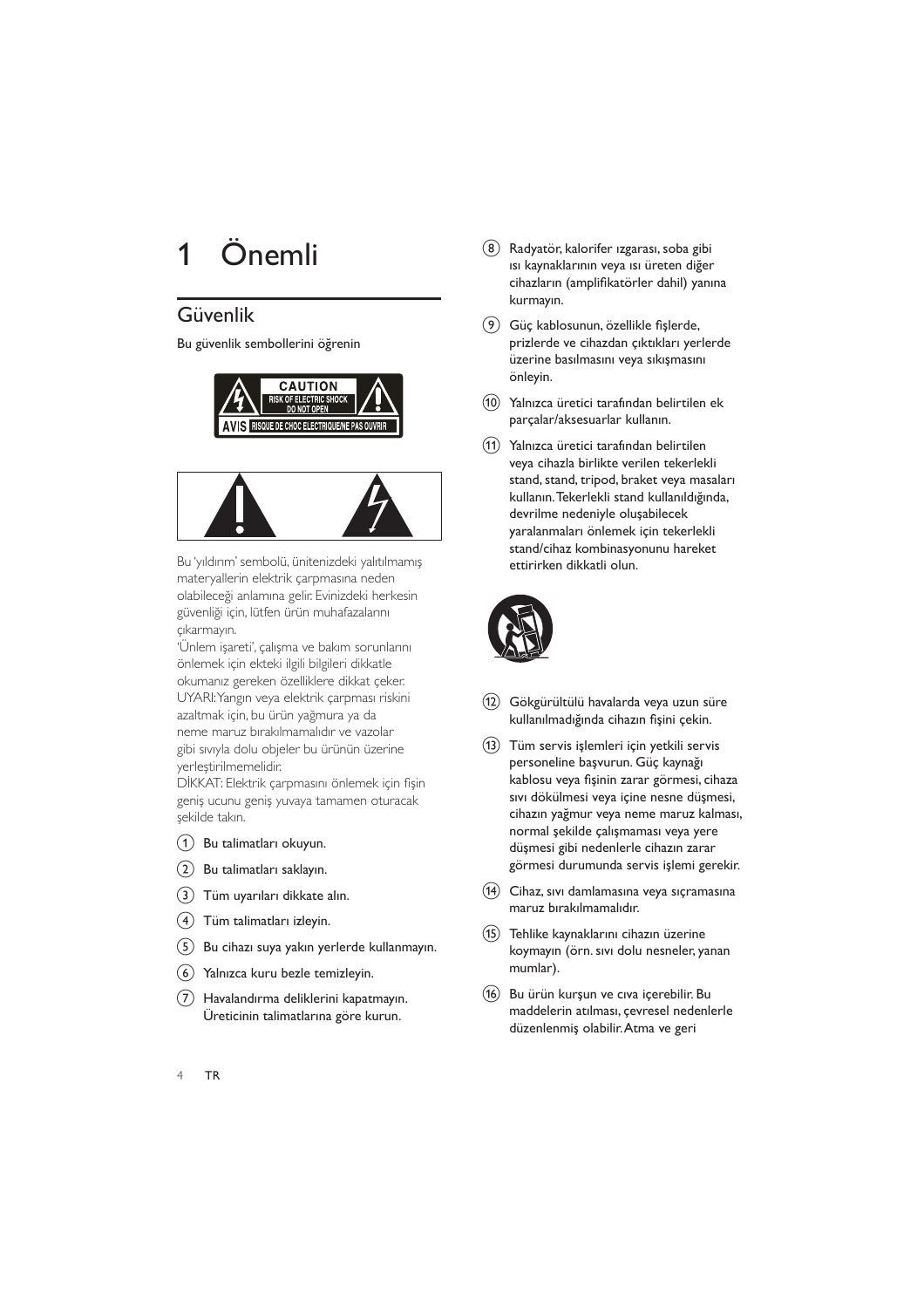dönüşüm bilgileri için lütfen yerel yetkililerle veya Electronic Industries Alliance ile iletisim kurun: www.eiae.org.

(17) ANA ŞEBEKE fişi veya cihaz bağlantısının bağlantı kesme cihazı olarak kullanıldığı yerlerde, bağlantı kesme cihazı kullanıma hazır bir durumda kalmalıdır.

#### **A** Uyarı

- · Bu ürünün muhafazasını kesinlikle çıkarmayın.
- Bu ürünün hiçbir parçasını yağlamayın.
- Bu ürünü hiçbir zaman diğer elektrikli ekipmanların üzerine koymayın.
- · Bu ürünü doğrudan gün ışığından, çıplak alevlerden veya isidan koruvun.
- · Ürünün içindeki lazer ışınına kesinlikle bakmayın.
- Cihazın güç bağlantısını kesmek için güç kablosu, fiş veya adaptöre kolayca erisebileceğinizden emin olun.

#### İşitme güvenliği

#### Aşırı olmayan ses seviyesinde dinleyin.

- Kulaklıkları yüksek ses seviyesinde kullanmak işitme kaybına neden olabilir. Bu ürün, bir dakikadan az bir süre maruz kalınsa bile, normal bir insan için işitme kaybına neden olabilecek desibel aralıklarında ses üretebilir. Daha yüksek desibel aralıkları, halihazırda işitme kaybı olan kişilere önerilmektedir.
- Ses aldatıcı olabilir. Zaman içinde, rahat isitme seviyeniz daha yüksek ses seviyelerine uyum sağlar. Bu nedenle, uzun süreli dinlemenin ardından 'normal' gibi gelen ses seviyesi gerçekte yüksek ve isitme duyunuza zararlı olabilir. Buna karşı korunmak için ses seviyesini, işitme duyunuz uyum sağlamadan önce güvenli bir seviyeye ayarlayın ve o seviyede bırakın.

#### Güvenli bir ses seviyesi belirlemek için:

- Ses seviyesi kontrolünüzü düşük şekilde ayarlayın.
- Distorsiyonsuz, rahat ve net bir sekilde duymaya baslayana kadar ses seviyesini yavaş yavaş artırın.

Makul süreler boyunca dinleyin:

- Normalde 'güvenli' olan seviyelerde bile sese uzun süre maruz kalmak da işitme kaybına neden olabilir.
- 
- Cihazınızı makul süreler boyunca dinleyin ve zaman zaman dinlemeye ara verin.

#### Kulaklıklarınızı kullanırken aşağıdaki hususları göz önünde bulundurun.

- Makul süreler boyunca, makul ses seviyelerinde dinleyin.
- İsitme duyunuzu uyum sağladıkca ses seviyesini artırmamaya dikkat edin.
- Ses seviyesini, çevrenizi duyamayacağınız kadar yükseltmeyin.
- Potansiyel olarak tehlikeli durumlarda dikkatle davranmalı veya dinlemeye geçici olarak ara vermelisiniz. Motorlu bir taşıt kullanırken, bisiklete binerken, kaykay kullanırken, vb. kulaklık kullanmayın; bu durum trafik tehlikesi yaratabilir ve birçok bölgede yasaktır.

#### **Bildirim**

Cihaz üzerinde yapılan, Philips Consumer Lifestyle tarafından açıkça onaylanmayan her türlü değişiklik, kullanıcının bu cihazı çalıştırma yetkisini geçersiz kılabilir.

Bu ürün, Avrupa Birliği radyo paraziti gereksinimlerine uygundur. Bu ürün, aşağıdaki yönerge ve yönetmeliklere uygundur: 2004/108/EC ve 2006/95/EC



Ürününüz, geri dönüşüme tabi tutulabilen ve yeniden kullanılabilen, yüksek kalitede malzeme ve parçalardan tasarlanmış ve üretilmiştir.

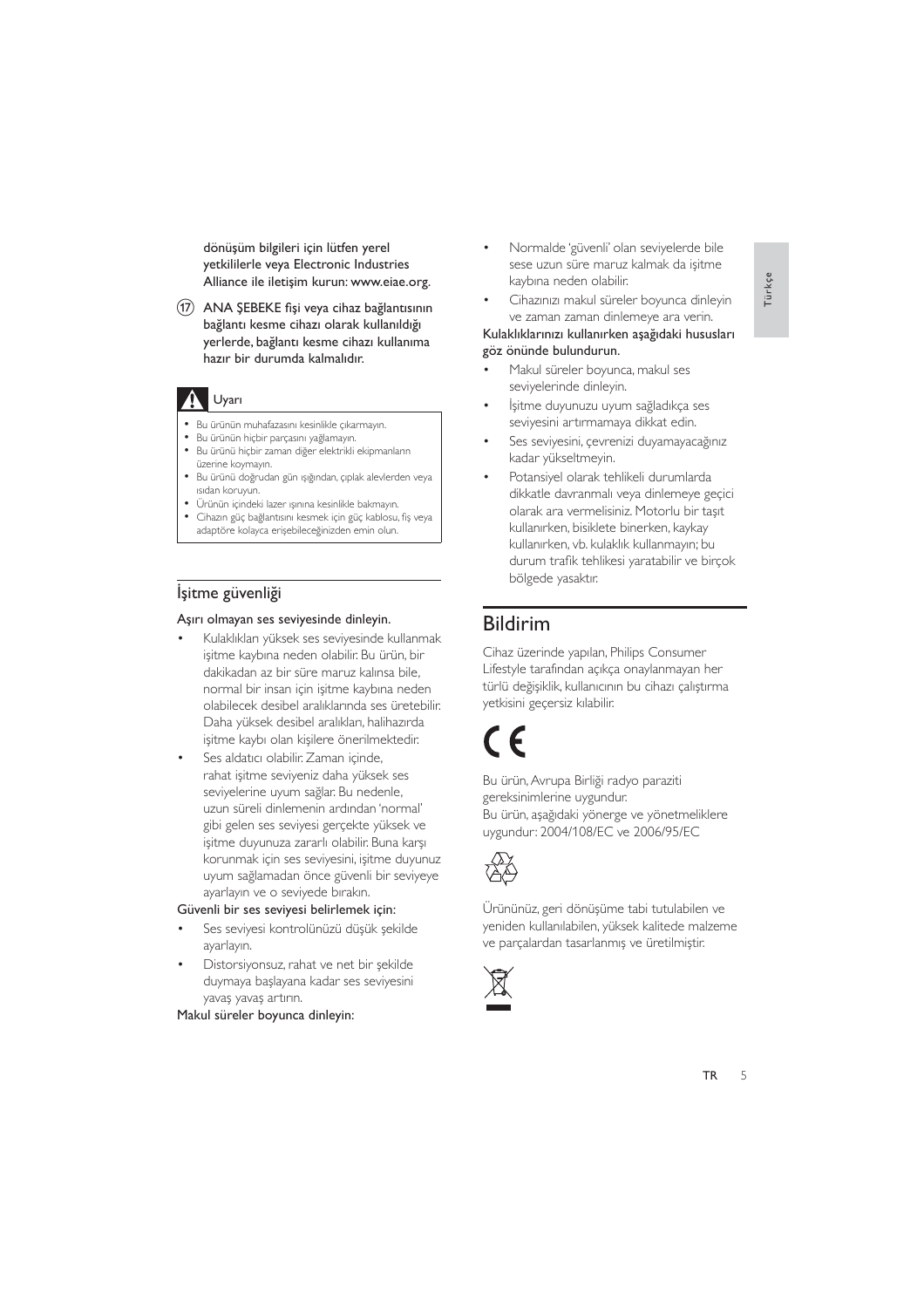Bir ürüne, çarpı işaretli tekerlekli çöp arabası işaretli etiket yapıştırılması, söz konusu ürünün 2002/96/EC sayılı Avrupa Yönergesi kapsamında olduğu anlamına gelir.

Lütfen, elektrikli ve elektronik ürünlerin toplanması ile ilgili bulunduğunuz yerdeki sistem hakkında bilgi edinin.

Lütfen, verel kurallara uygun hareket edin ve eskiyen ürünlerinizi, normal evsel atıklarınızla birlikte atmayın. Eskiyen ürününüzün atık islemlerinin doğru bicimde gerceklestirilmesi. cevre ve insan sağlığı üzerinde olumsuz etki oluşturulmasını önlemeye yardımcı olur.

# $\boxtimes$

Ürününüzde 2006/66/EC sayılı Avrupa Direktifi kapsamında düzenlenen ve normal evsel atıklarla atılmaması gereken piller kullanılmaktadır.Atık işleminin düzgün biçimde gerçekleştirilmesi, çevre ve insan sağlığı üzerinde olumsuz etki oluşturulmasını önlemeye yardımcı olduğundan, lütfen pillerin ayrıca toplanması hakkındaki yerel kurallar hakkında bilgi edinin.

#### Çevresel bilgiler

Gereksiz tüm ambalaj malzemeleri çıkarılmıştır. Ambalajı üç malzemeye kolayca ayrılabilecek şekilde yapmaya çalıştık: karton (kutu), polistiren köpük (tampon) ve polietilen (torbalar, koruyucu köpük tabakası.)

Sisteminiz, uzman bir firma tarafından parçalanması halinde geri dönüştürülebilecek ve kullanılabilecek malzemelerden oluşmaktadır. Lütfen ambalaj malzemelerinin, tükenen pillerin ve eski donanımın atılmasında yerel yönetmeliklere uygun hareket edin.



Bilgisayar programları, dosyalar, yayınlar ve ses kayıtları da dahil olmak üzere kopyalamaya karşı korumalı malzemenin yetkilendirilmemiş kopyalarının hazırlanması, telif hakkı ihlali anlamına gelebilir ve suç teşkil edebilir. Bu cihaz, bu tür amaçlarla kullanılmamalıdır.



"iPod icin üretilmiştir", "iPhone icin üretilmiştir" ve "iPad için üretilmiştir", bir elektronik cihazın özellikle iPod, iPhone veya iPad ile bağlantı kurmak için tasarlandığı ve geliştirici tarafından Apple performans standartlarına uygunluğunun onaylandığı anlamına gelir. Apple, cihazın çalışması veya güvenlik ve yasal standartlar ile uyumluluğundan sorumlu değildir. Bu aksesuarın iPod, iPhone veya iPad ile kullanılmasının kablosuz performansını etkileyebileceğini unutmavin.

iPod ve iPhone, Apple Inc.'in ABD'de tescilli olan ticari markalandır. tescilli ticari markasıdır. iPad. Apple Inc.'in ticari markasıdır

Bu cihaz aşağıdaki etiketi içerir:



Not

Tip plakası, cihazı alt kısmında bulunur.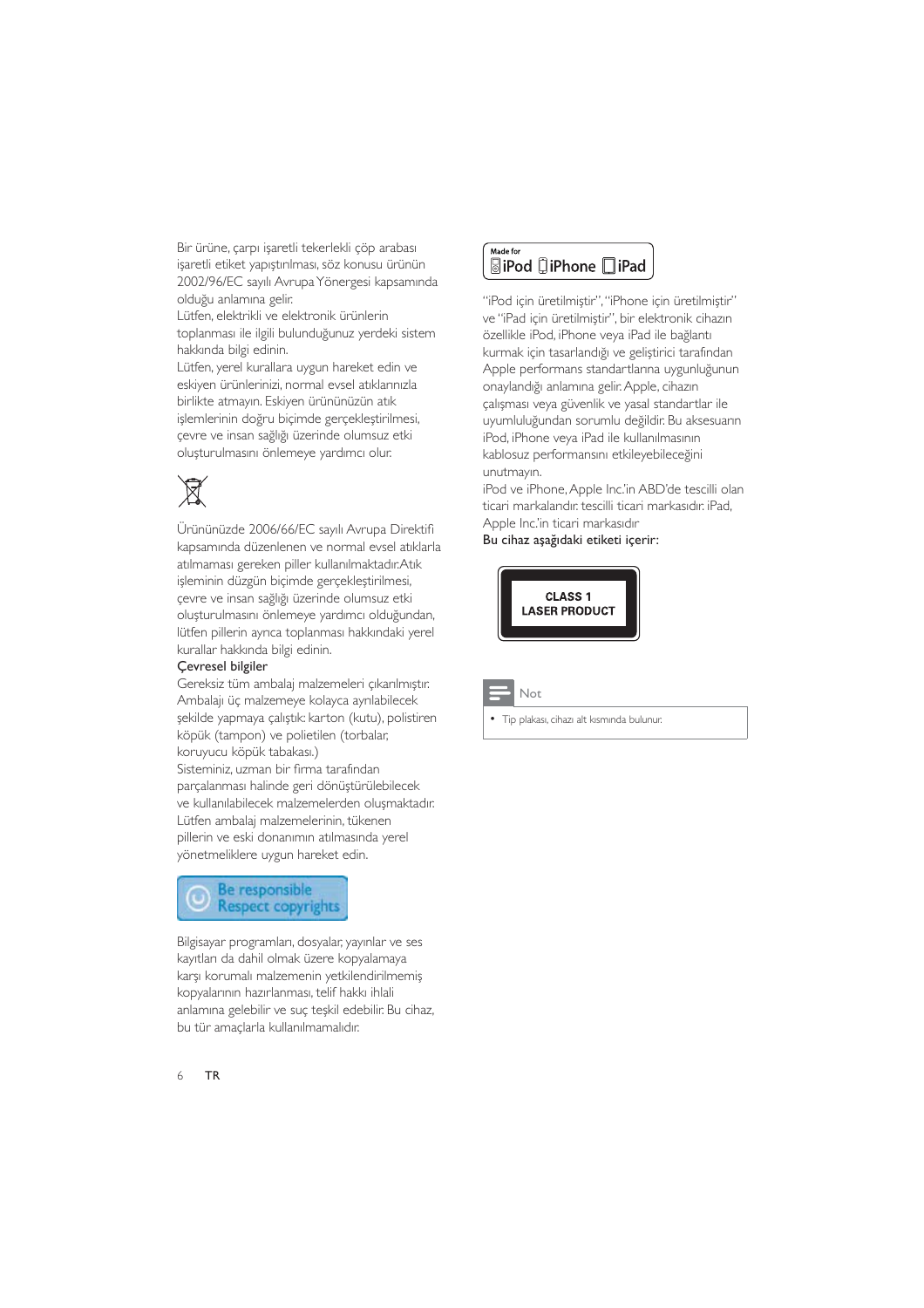#### Mikro Sisteminiz  $\overline{2}$

Bu ürünü satın aldığınız için tebrikler, Philips'e hoş geldiniz! Philips'in sunduğu destekten tam olarak yararlanmak için, ürününüzü www.philips. com/welcome adresinde kaydettirin.

#### Giriş

Bu ünite ile diskten, USB cihazlarından, iPod çalarlardan, iPhone ve diğer harici cihazlardan müzik dinlemenin keyfini çıkarabilir veya radyo istasyonlarını dinleyebilirsiniz.

Ünite, Dijital Ses Kontrolü (DSC) ve Dinamik Bas Kuvvetlendirme (DBB) özellikleri sunmaktadır.

Ünite, aşağıdaki ortam formatlarını destekler:







#### Kutunun içindekiler

Ambalaj içeriğini kontrol edin:

- $\ddot{\phantom{a}}$ Ana ünite
- $2 \times$  Hoparlör  $\bullet$
- Uzaktan kumanda
- FM anteni
- MP3 bağlantı kablosu
- Hızlı başlangıç kılavuzu
- Kullanım kılavuzu
- Hoparlörler için 8 adet kauçuk tampon  $\bullet$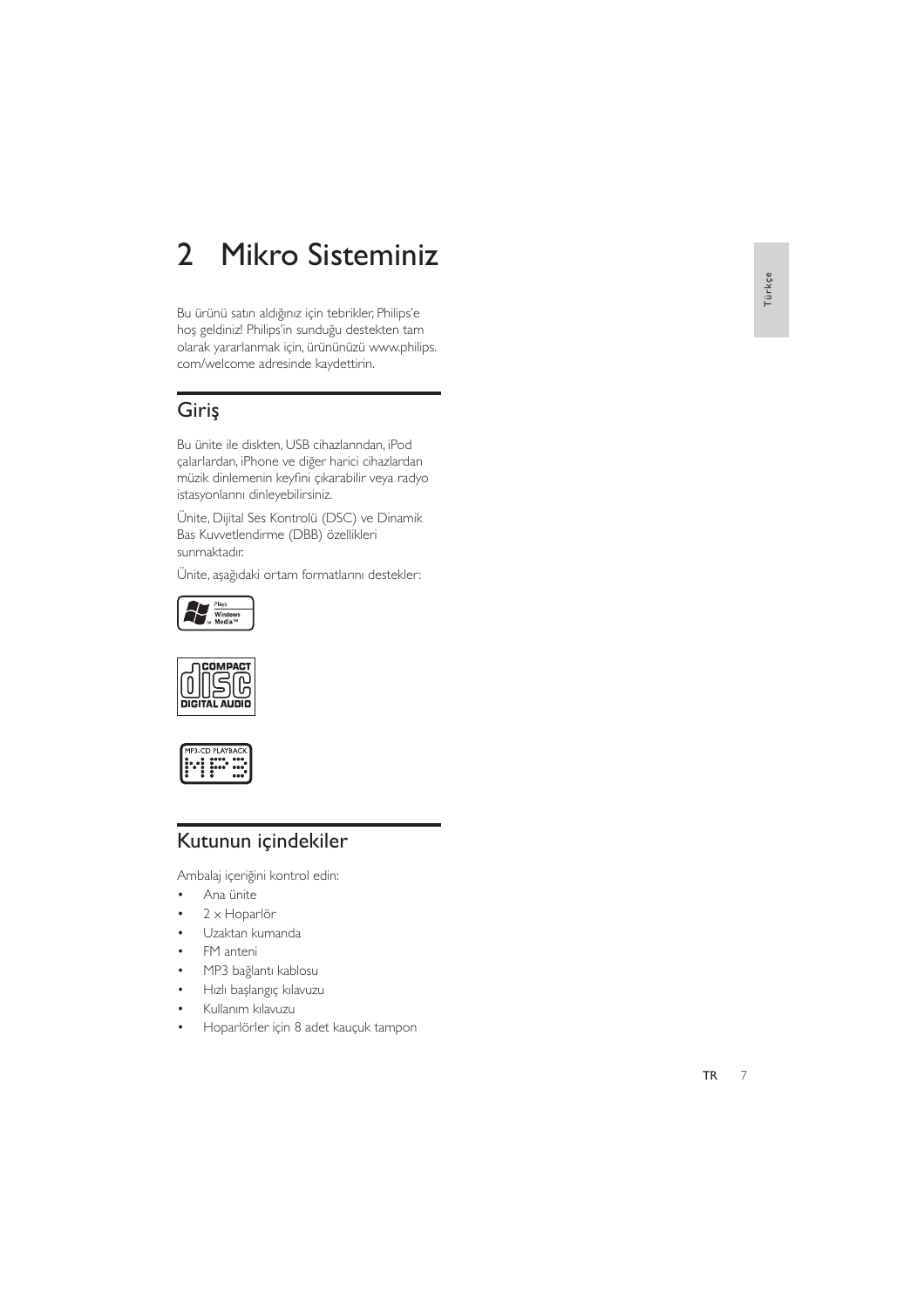# Ana ünite hakkında genel<br>bilgiler

Üstten ve önden görünüm



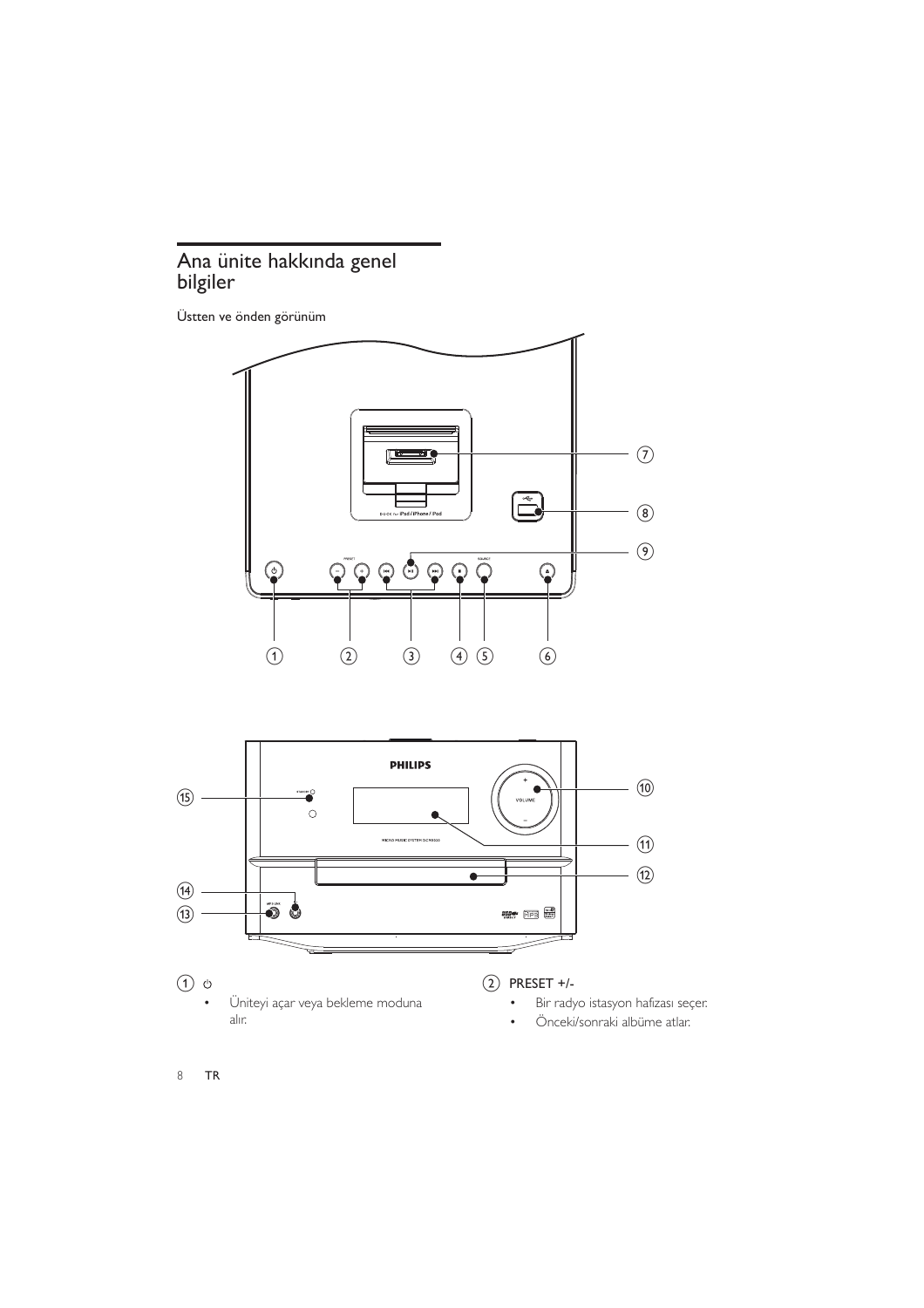#### $(3)$   $|\mathbf{44}/\mathbf{P}\mathbf{H}|$

- $\bullet$ Önceki/sonraki parçaya atlar.
- Parça/disk/USB içinde arama yapar.  $\overline{a}$
- Bir radyo istasyonu ayarlar.  $\ddot{\phantom{0}}$
- iPod/iPhone/iPad menüsünde gezinir.
- Saati ayarlar.
- $\left(4\right)$ 
	- Oynatmayı durdurur.
	- $\ddot{\phantom{0}}$ Bir programı siler.
- (5) SOURCE
	- Bir kaynak seçer: CD, FMTUNER, USB,  $\bullet$ DOCK, AUX IN veya MP3 LINK.
- $\circled{6}$   $\triangleq$ 
	- Disk bölmesini açar veya kapatır.
- (7) iPod/iPhone/iPad için bağlantı istasyonu
- $\circled{8}$  +
	- USB soketi.
- $(9)$   $\blacktriangleright$  II
	- Oynatmayı başlatır veya duraklatır.
- $(10)$  VOLUME + / -
	- $\bullet$  . Ses seviyesini ayarlar.
- (11) Gösterge paneli
	- $\bullet$ Geçerli durumu gösterir.
- (12) Disk bölmesi
- $(13)$  MP3-LINK
	- · Harici ses cihazına bağlanır.
- $(14)$  n
	- Kulaklık soketi.
- (15) STANDBY

#### Arkadan görünüm



- $(1)$  AUX IN
	- · Harici ses cihazı bağlayın.

#### (2) SPEAKER OUT

· Hoparlörleri bağlayın.

#### $(3)$  AC MAIN~

· Güç kaynağı soketi.

#### (4) FM ANTENNA

· FM sinyal alımını iyileştirir.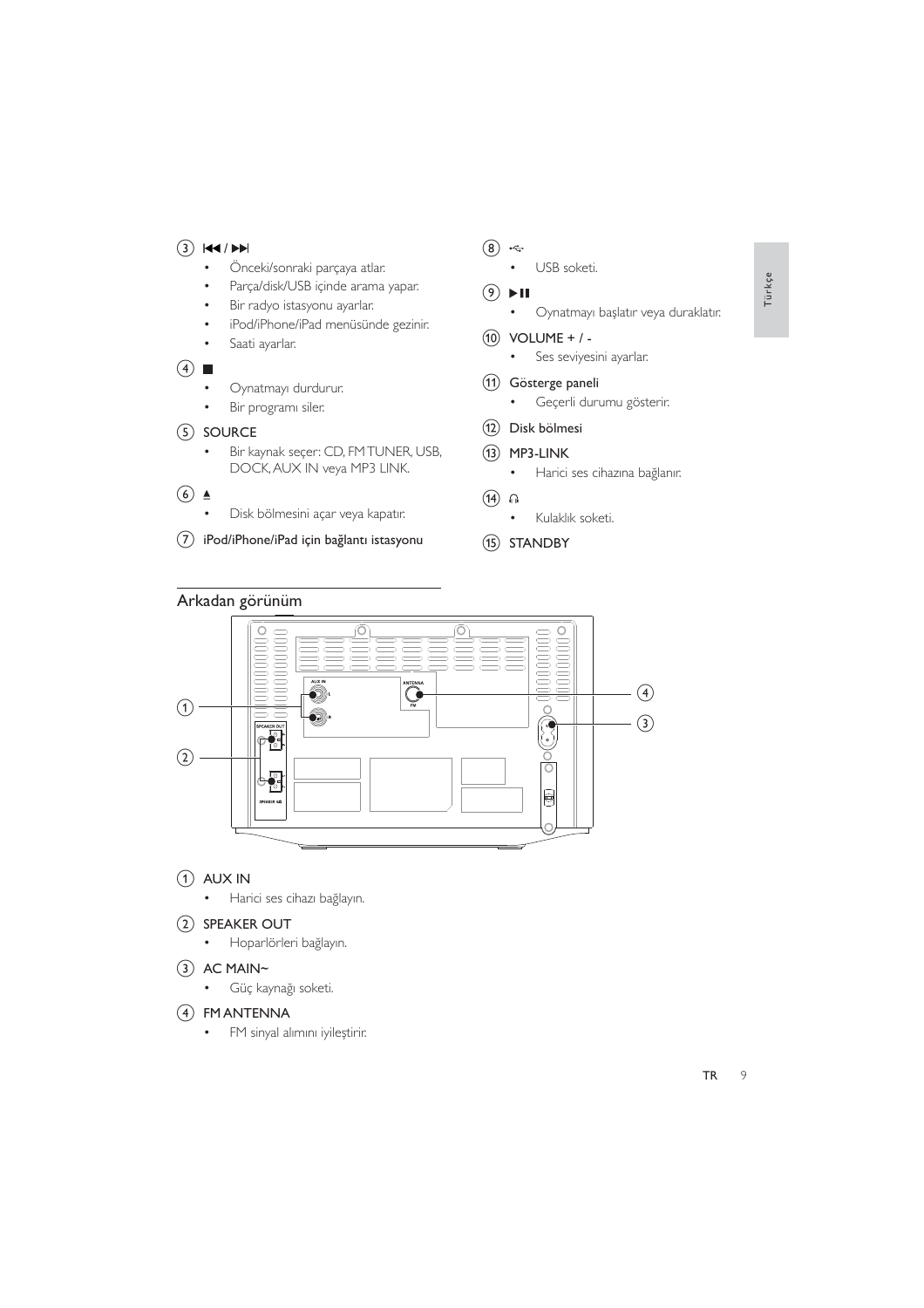#### Uzaktan kumanda hakkında genel bilgiler



 $(1)$   $\circ$ 

Üniteyi açın veya bekleme moduna geçin ya da Güç Tasarruflu bekleme moduna geçin.

#### $(2)$  SOURCE

Bir kaynak seçer: CD, FM TUNER, USB, DOCK, AUX IN veya MP3 LINK.

#### $(3)$  DISPLAY

Çalma sırasında ekran bilgilerini seçer.  $\bullet$ 

#### $(4)$  PRESET/ALBUM  $\blacktriangle$  /  $\blacktriangledown$

- Önceki/sonraki albüme atlar.
- Bir radyo istasyon hafizası seçer.

#### $(5)$   $|44/|11|$

Önceki/sonraki parcaya atlar.

- Bir radyo istasyonu ayarlar.
- Parca/disk/USB icinde arama yapar.
- iPod/iPhone/iPad menüsünde gezinir.
- Saati ayarlar.

#### $(6)$  OK

Seçimi onaylamak.  $\ddot{\phantom{0}}$ 

 $(7)$  RDS

Seçilen FM radyo istasyonları için: RDS bilgilerini görüntüler.

 $(8)$ 

Oynatmayı durdurur veya program siler.

#### $(9)$   $\blacktriangleright$  II

- Oynatmayı başlatır veya duraklatır.
- $(10)$  VOL -/+
	- Ses seviyesini ayarlar.
- (11) Sayı tuş takımı
	- Doğrudan diskten parça seçin.
	- Bir radyo istasyon hafizası seçer.

#### (12) REPEAT/SHUFFLE

- Bir parçayı veya tüm parçaları  $\bullet$ tekrarlayarak çalar.
- $\ddot{\phantom{0}}$ Parçaları rastgele sırada çalar.

#### $(13)$  DBB

Dinamik bas güçlendirmeyi açar veya  $\bullet$ kapatır.

#### $(14)$  DSC

Önceden ayarlanmış bir ses efektini  $\bullet$ secer.

#### $(15)$  DIM

- Gösterge panelinin parlaklığını ayarlar.
- $\ddot{\phantom{0}}$ VOLUME düğmesini çevreleyen LED ışığını kapatır.

#### (16) PROG

- Parçaları programlar.  $\bullet$
- $\overline{a}$ Radyo istasyonları programlar.

#### $(17)$   $\&$

Sesi tamamen kapatın veya tekrar açın.

#### (18) MENU

iPod/iPhone/iPad menüsüne erişir.

#### SLEEP/TIMER  $(19)$

- Uyku zamanlayıcısını ayarlar.
- $\bullet$ Alarm zamanlayıcısını ayarlar.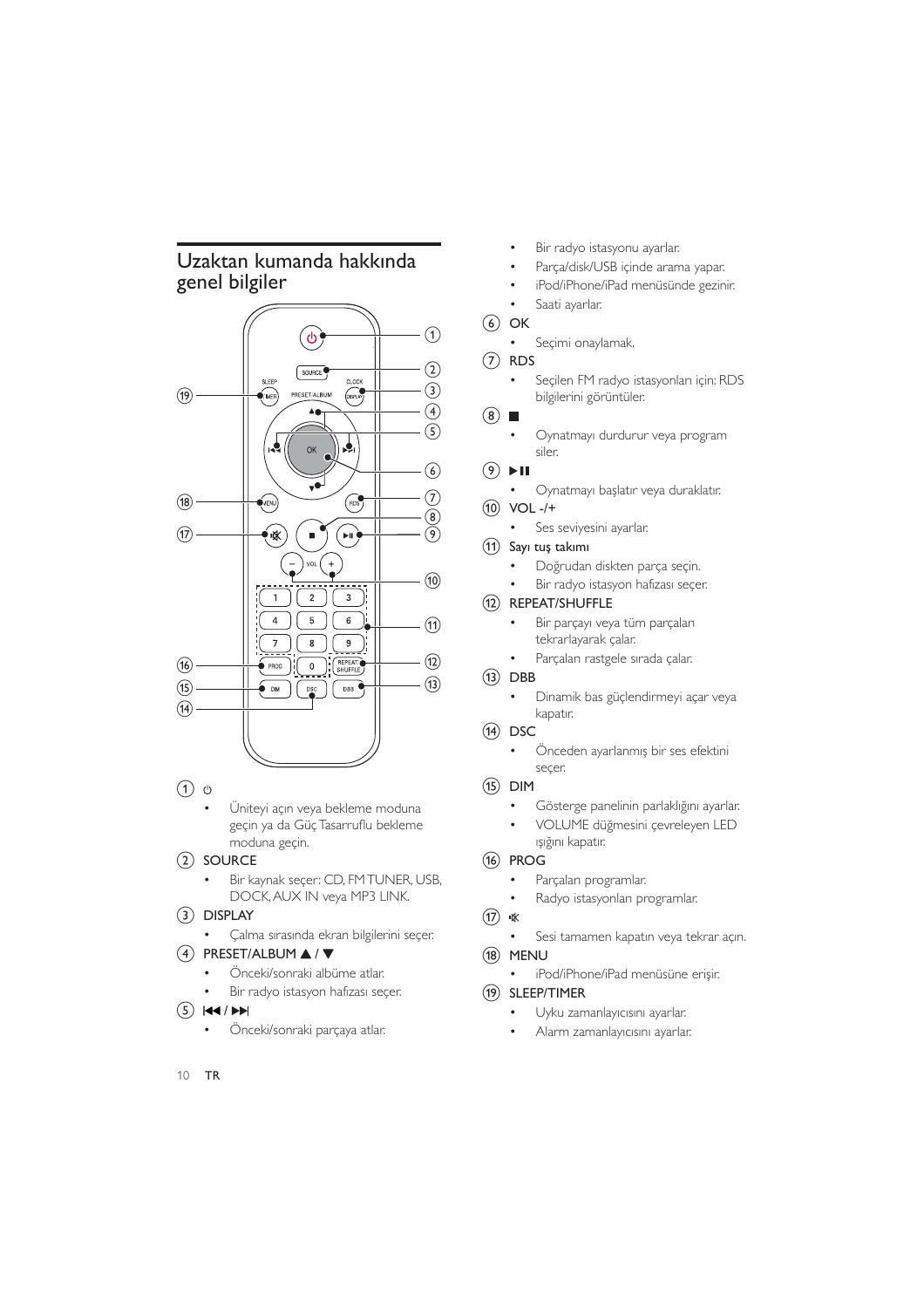#### Başlarken  $\overline{3}$

#### Dikkat

· Burada belirtilenler haricinde kontrol veya ayarlar kullanılması ya da prosedürler uygulanması, tehlikeli radyasyona maruz kalmaya veya başka tehlikeli işlemlere neden olabilir.

Bu bölümdeki talimatları her zaman sırasıyla takip edin.

Philips ile iletişim kurduğunuzda, cihazın seri ve model numaraları istenir. Model numarası ve seri numarası, cihazın arka kısmındadır. Numaraları buraya yazın:

Model No.

Seri No.

## Hoparlörleri bağlayın

#### $\mathbf{B}$  Not

- · En iyi ses için sadece birlikte verilen hoparlörleri kullanın.
- · Yalnızca birlikte verilen hoparlörlerle aynı veya daha yüksek empedanslı hoparlörler kullanın. Bu kılavuzun .<br>Teknik özellikler başlıklı bölümüne bakın.

Hoparlör kablolarını, cihazın arkasındaki hoparlör girişi soketlerine tam olarak sokun.



## FM anteni bağlama

#### $\mathbf{\times}$  ipucu

· En iyi sinyal alımı için anteni tamamen açın ve konumunu ayarlayın.

Birlikte verilen FM antenini ana ünitenin üzerindeki FM ANTENNA jakına bağlayın.

## Gücü bağlayın

#### Dikkat

- Ürüne hasar verme riski! Güç geriliminin cihazın  $\bullet$ arkasında veya altında belirtilen gerilimle aynı olduğundan emin olun.
- · Elektrik çarpması riski! AC adaptörünü çıkarırken her zaman fişi prizden çekin. Kesinlikle kabloyu çekmeyin.
- AC adaptörünü takmadan önce diğer tüm bağlantıların
- yapıldığından emin olun.

Güç adaptörünü şuraya takın:

- ana ünitenin üzerindeki AC MAIN~ jakı.
	- duvar prizi.



#### Uzaktan kumandanın hazırlanması

Dikkat

· Patlama riski! Pilleri ısıdan, güneş ışığından veya ateşten uzak tutun. Pilleri asla ateşe atmayın.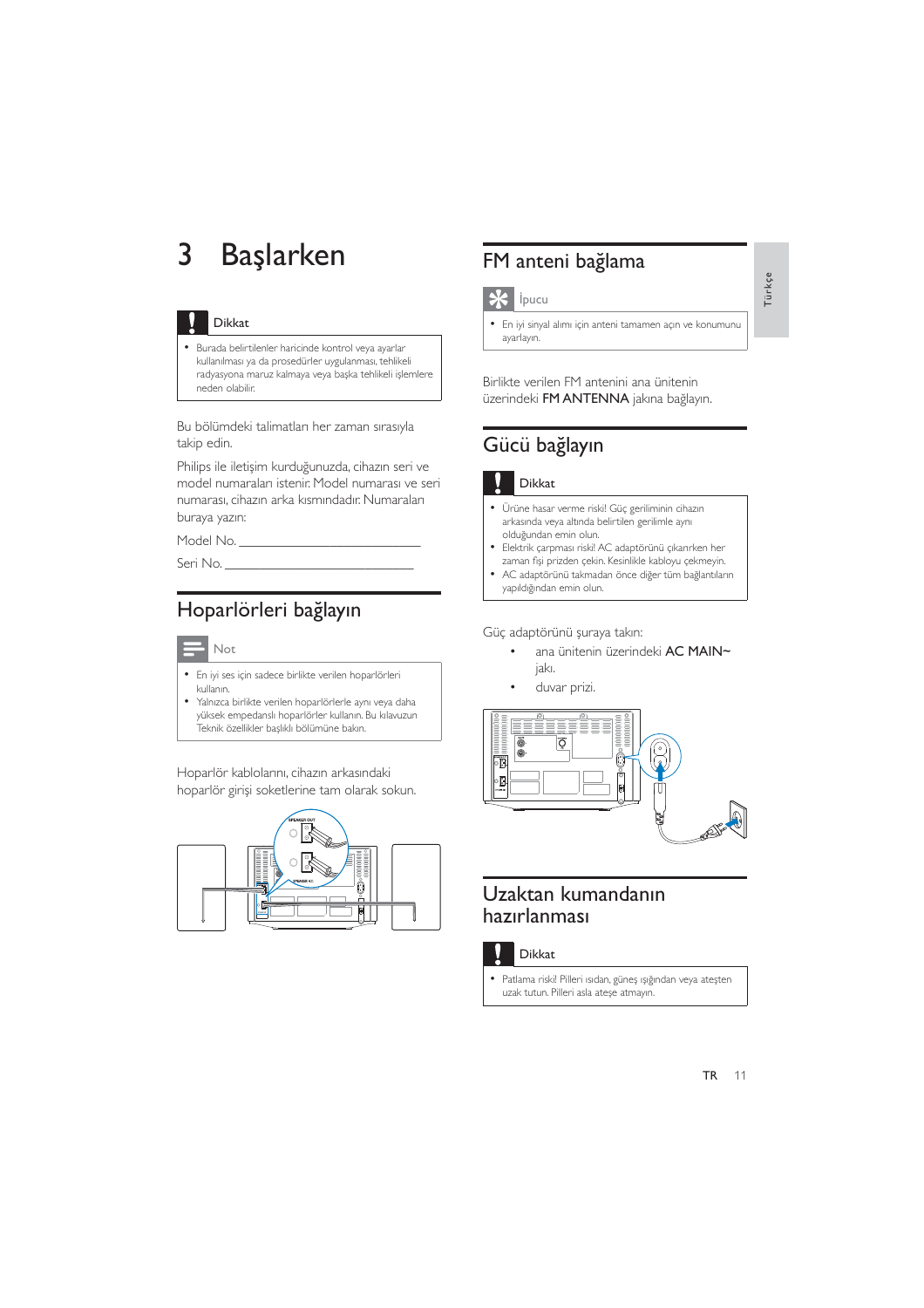#### Uzaktan kumanda pilini takmak için:

- $\mathbf 1$ Pil bölmesini açın.
- $\mathcal{P}$ Kutuplar (+/-) gösterilen yere gelecek şekilde 2 adet AAA pil takın.
- 3 Pil bölmesini kapatın.



#### Not

- Uzaktan kumandayı uzun bir süre boyunca kullanmayacaksanız, pilleri çıkarın.
- $\overline{a}$ Yeni ve eski pilleri veya farklı tipte pilleri birlikte kullanmayın.
- Pillerde kimyevi maddeler bulunur, bu yüzden doğru biçimde atılmalıdır.
- 3 CLOCK/DISPLAY tuşuna basın. → Dakika haneleri görüntülenir ve yanıp sönmeye başlar.
- 4 Dakikayı ayarlamak için  $\blacktriangleright\blacktriangleright\blacktriangleright\blacktriangleright$ l tuşuna basın.
- 5 Onaylamak için CLOCK/DISPLAY tuşuna basın.

#### Açma

- O düğmesine basın.
	- ← Cihaz, en son seçilen kaynağa döner.

#### Bekleme moduna geçme

Cihazı bekleme moduna geçirmek için O düğmesine tekrar basın.

Saat (ayarlanmışsa) gösterge panelinde görüntülenir.

#### Güç Tasarruflu Bekleme moduna geçme

- O tuşunu 3 saniyeden uzun süre basılı tutun.
	- ← [ECO STANDBY] (Güç Tasarruflu Bekleme) iletisi 3 saniye görüntülenir ve ardından kaybolur.



Bekleme modunda iken 15 dakika geçtikten sonra ünite Güç Tasarruflu Bekleme moduna geçer.

#### Bekleme modu ve Güç Tasarruflu Bekleme modu arasında geçiş yapma:

→ tuşunu 2 saniyeden uzun süre basılı tutun.

#### Saati ayarlama

- 1 Bekleme modunda, saat ayarı modunu etkinleştirmek için uzaktan kumandanın CLOCK/DISPLAY tuşuna basın.
	- Saat haneleri görüntülenir ve yanıp sönmeye başlar.
- 2 Saati ayarlamak için  $\blacktriangleleft$  /  $\blacktriangleright$  tuşuna basın.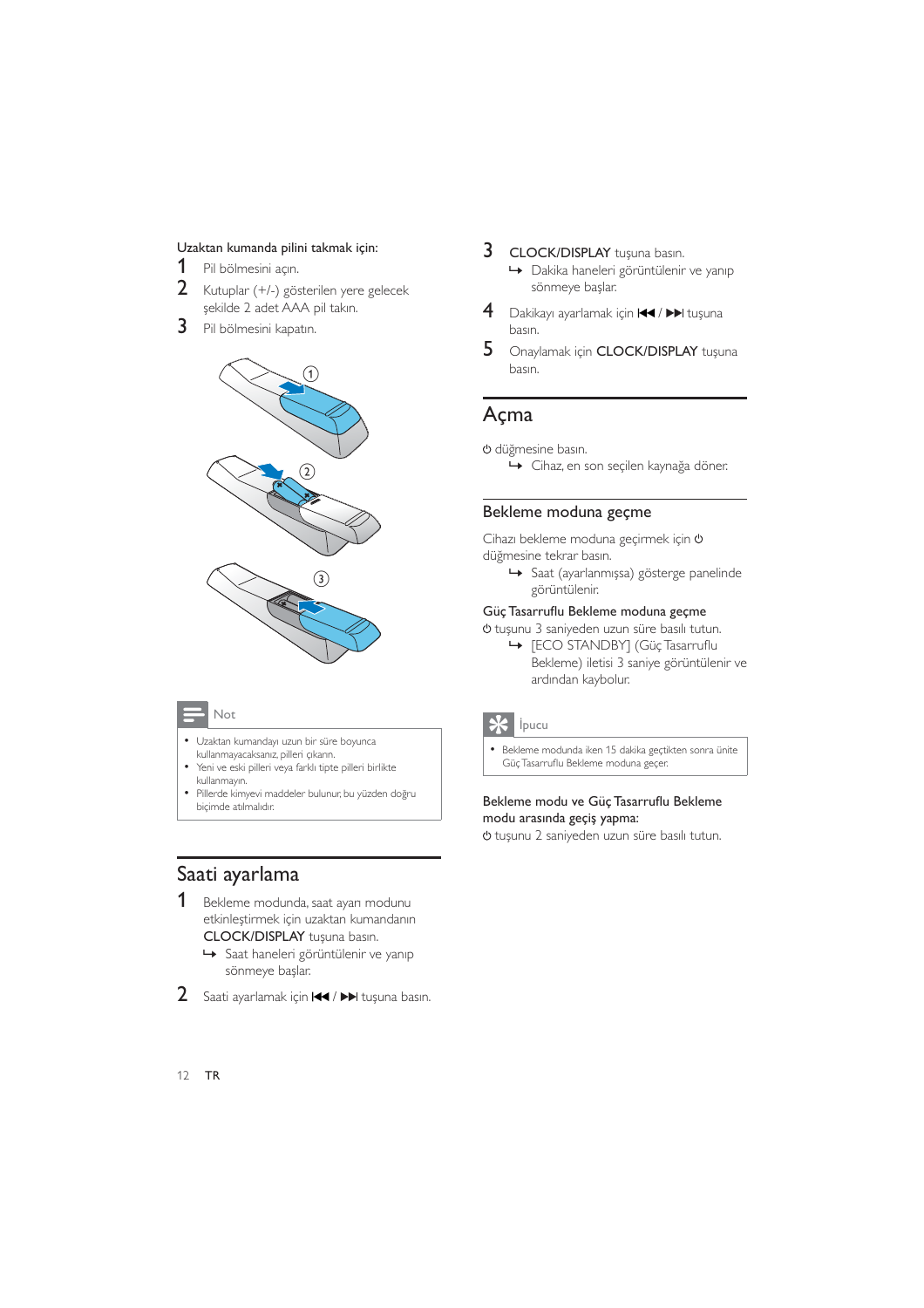#### 4 Oynatin

#### Disk oynatma

- 1 CD kaynağını seçmek için SOURCE düğmesine arka arkaya basın.
- $\overline{2}$ Disk bölmesini açmak için ▲ tuşuna basın.
- 3 Baskılı tarafı yukarı gelecek şekilde bir disk takın.
- $\overline{\mathbf{4}}$ Disk bölmesini kapatmak için ▲ düğmesine basın.
- 5 Oynatma/çalma otomatik olarak başlar. Başlamazsa, > II tuşuna basın.

#### USB'den oynatma



· USB cihazında çalınabilir ses içeriği bulunduğundan emin olun.

1 USB cihazını < soketine takın.



 $2^{\circ}$ USB kaynağını seçmek için SOURCE tuşuna arka arkaya basın.

- → Oynatma otomatik olarak başlar. Aksi takdirde > II düğmesine basın.
- Bir klasör secin ve PRESET +/düğmesine basın.
- Bir ses dosyası seçmek için  $\blacktriangleleft$  /  $\blacktriangleright$ tusuna basın.

#### iPod/iPhone/iPad cihazını calma

iPod/iPhone/iPad bu Mikro Sisteme bağlandığında, hoparlörlerden müzik dinleyebilirsiniz.



· Bu durumda, kulaklık jakından ses çıkışı olmaz.

#### Uyumlu iPod/iPhone/iPad

30 pimli bağlantı istasyonu konektörüne sahip Apple iPod, iPhone ve iPad modelleri:

- iPod classic, iPod touch, iPod nano, iPod 5. nesil (video), renkli ekranlı iPod, iPod mini.
- iPhone, iPhone 3G, iPhone 3GS, iPhone 4.
- iPad (WiFi), iPad (3G).

#### iPod/iPhone/iPad çalma/oynatma



· Bir iPod/iPhone/iPad oynatıcı yüklendiğinde, ünite otomatik olarak iPod kaynağına geçer.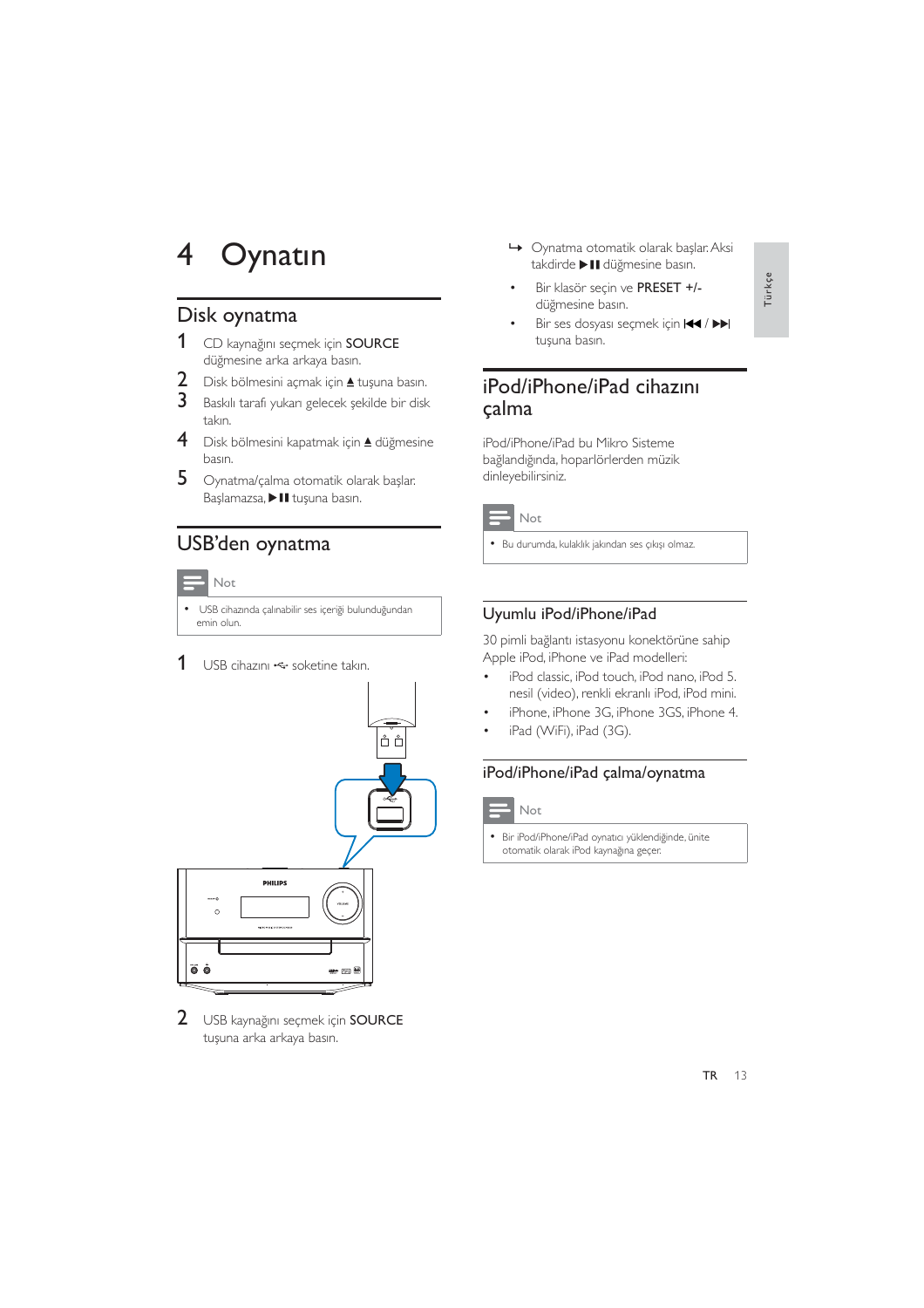

1 Bağlantı istasyonu bölmesini açmak için itin.

 $\overline{2}$ iPod/iPhone/iPad'i bağlantı istasyonuna yerleştirin. DOCK kaynağını seçmek için SOURCE tuşuna arka arkaya basın.

- Bağlı iPod/iPhone/iPad otomatik olarak çalmaya/oynatmaya başlar.
- Oynatmayı duraklatmak/oynatmaya devam etmek için > II tuşuna basın.
- Bir parçayı atlamak için 144 / PPI düğmesine basın.
- Oynatma sırasında arama yapmak için III / IV tuşunu basılı tutun, sonra tuşu bırakıp normal çalmayı sürdürün.

#### iPod/iPhone/iPad cihazını şarj etme

#### Not

· Renkli ekranlı iPod, iPod classic ve iPod with video, bağlantı istasyonundan şarj özelliğiyle uyumlu değildir.

Cihaz elektrik kaynağına bağlandığında, bağlantı istasyonuna yerleştirilen iPod/iPhone/iPad sari olmaya baslar.

#### Radyo dinleyin

#### Bir radyo istasyonu ayarlama

1 Radyo kaynağını seçmek için SOURCE tuşuna arka arkaya basın.

- 2 144 / DD 2 saniyeden uzun süre basılı tutun. SEARCH] (ara) görüntülenir.
	- Radyo otomatik olarak alımı en güçlü olan istasyona ayarlanır.
- 3 Daha fazla istasyon ayarlamak için 2. adımı tekrarlayın.

#### $\ast$ İpucu

· Alımı zayıf bir istasyonu ayarlamak için, en iyi alımı bulana kadar <a>I</a> >>>I tuşuna arka arkaya basın.

#### Radyo istasyonlarını otomatik olarak programlayın

En fazla 20 adet istasyon hafizası (FM) programlayabilirsiniz.

Otomatik program modunu etkinleştirmek için tuner modunda PROG tuşuna 2 saniyeden uzun hasin.

- AUTO SCAN (otomatik tarama) görüntülenir.
- ← Mevcut tüm istasyonlar dalga bandı alım gücü sırasına göre programlanır.
- I ilk programlanan radyo istasyonu otomatik olarak çalmaya başlar.

#### Radyo istasyonlarını manuel olarak programlayın

En fazla 20 adet istasyon hafizası (FM) programlayabilirsiniz.

- 1 Bir radyo istasyonu ayarlar.
- $2<sup>1</sup>$ Program modunu etkinlestirmek için PROG tusuna basın.
	- → [PROG] (programla) görüntülenir.
- $3<sup>1</sup>$ Bu radyo istasyonuna numara atamak için PRESET +/- tuşuna basın ve PROG tuşuna basarak onaylayın.
- $\overline{4}$ Başka istasyonlar programlamak için yukarıdaki adımları tekrarlayın.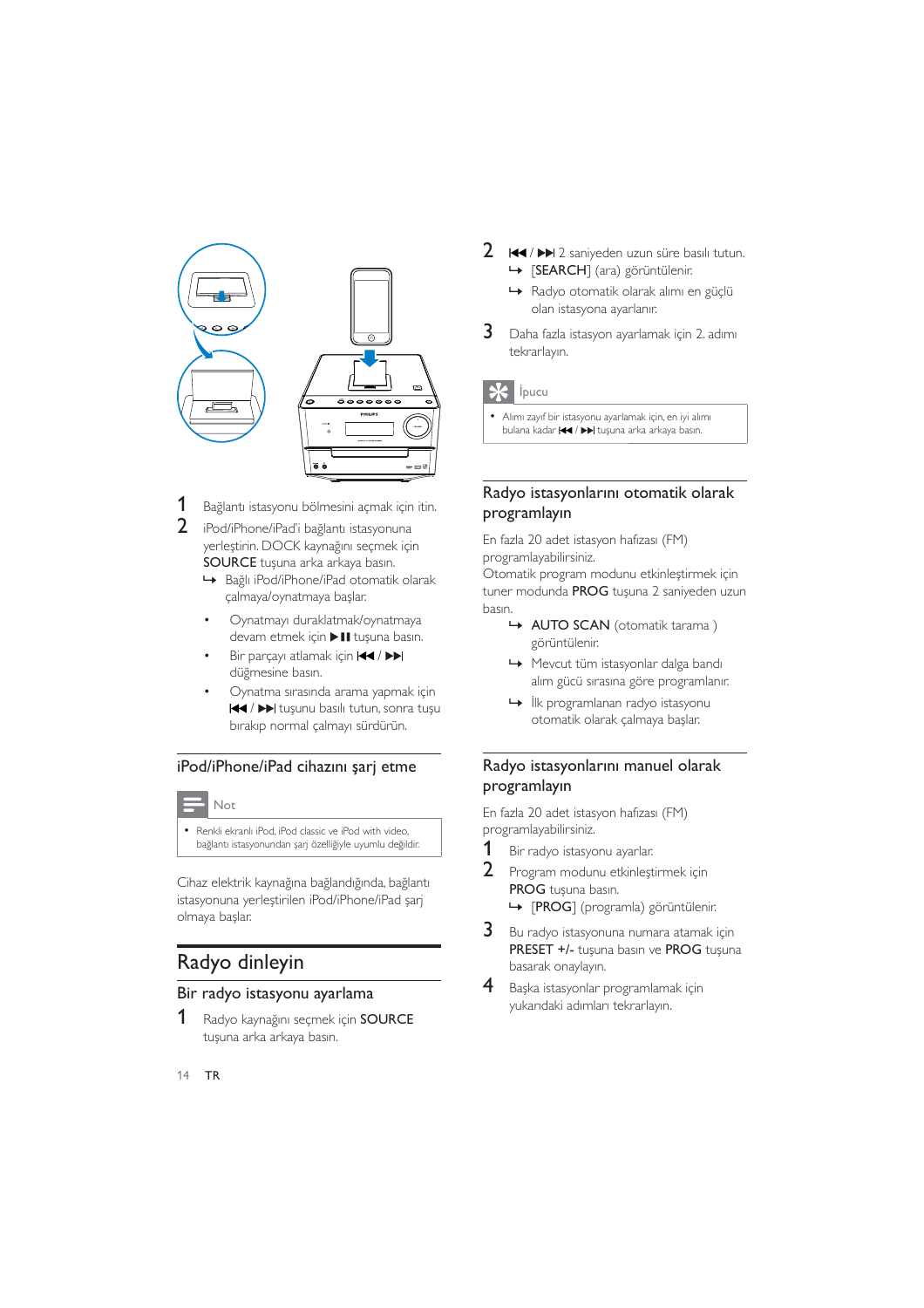

Programlanmış bir istasyonu kaldırmak için yerine başka bir istasyon kaydedin.

#### Radyo istasyon hafizası seçme

Radyo modunda, PRESET +/- tuşuna basarak bir ön ayar numarası seçin.

Önceden ayarlanan bir numarayı doğrudan secmek için sayı düğmelerine de basabilirsiniz.

#### **\*** Ipucu

- · Anteni TV, VCR ve diğer radyasyon kaynaklarından
- mümkün olduğunca uzak bir yere koyun.
- · En iyi sinyal alımı için anteni tamamen açın ve konumunu avarlavın

#### RDS bilgilerini gösterme

RDS (Radyo Veri Sistemi), FM istasyonlarının ek bilgiler göstermelerine olanak sağlayan bir servistir. Bir RDS istasyonunu ayarlarsanız, bir RDS simgesi ve istasyon adı görüntülenir.

- Bir RDS istasyonunu ayarlayın. 1
- $2<sup>1</sup>$ Asağıdaki bilgiler (varsa) arasında dolaşmak için RDS düğmesine arka arkaya basın:
	- $\mapsto$  İstasyon adı
	- → Program türü, örneğin[NEWS] (haberler), [SPORT] (spor), [POP M] (pop müzik)...
	- $\rightarrow$  RDS RT
	- $\rightarrow$  Frekans

#### 5 Oynatma seçenekleri

#### Çalmayı duraklatma/devam ettirme

Calma sırasında > II tusuna basarak çalmayı duraklatabilir / devam ettirebilirsiniz.

#### Bir parçaya geçme

#### CD için:

Başka bir parça seçmek için I<</a>I />
>I tuşuna basın.

Sayısal tuş takımında bir tuşa basarak da parçaları doğrudan seçebilirsiniz.

#### MP3 disk ve USB için:

- 1 Bir albüm veya klasör secmek icin PRESET +/-düğmesine basın.
- $\overline{2}$ Bir parça veya dosya seçmek için  $\blacktriangleleft$  /  $\blacktriangleright$ tusuna basın.

#### Parça içinde arama yapma

- 1 Çalma sırasında </a> </a> </a>lda </a>1</a> tuşunu basılı tutun.
- $\overline{2}$ Normal oynatmaya geri dönme

#### Parça programlama

#### Not

· Parçaları yalnızca oynatma durduğunda programlayabilirsiniz.

En fazla 20 parça programlanabilir.

1 Program modunu etkinleştirmek için PROG düğmesine basın. → [PROG] (programla) görüntülenir.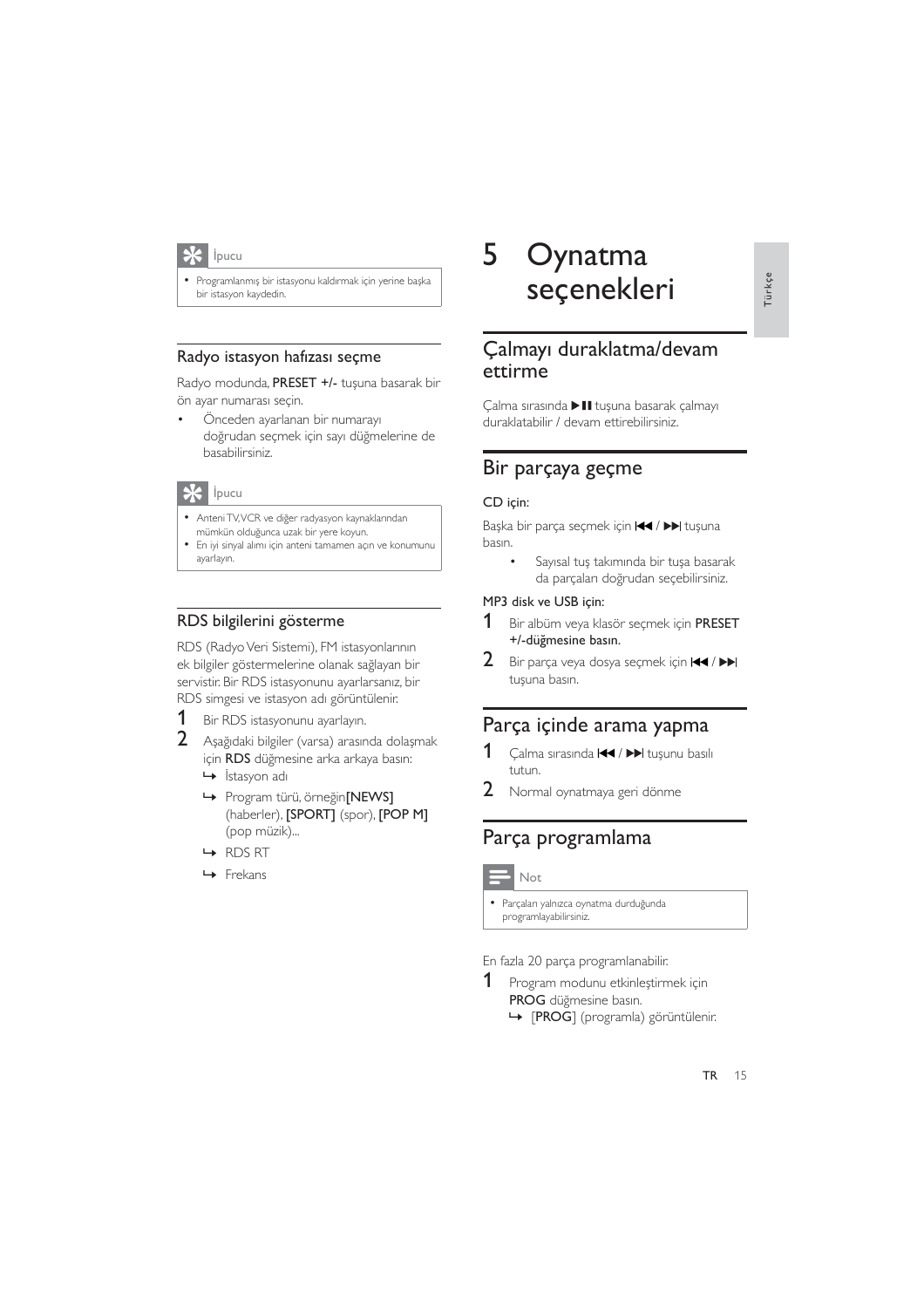- 2 MP3/WMA parçaları için PRESET +/tusuna basarak albüm secin.
- Bir parça seçmek için III / DDI tuşuna basın, ardından onaylamak için PROG/ tuşuna basın.
- 4 Daha fazla parça programlamak için 2-3 arası adımları tekrarlayın.
- 5 Programlanan parçaları çalmak için > II tusuna basın.
	- → Çalma sırasında , [PROG] (programla) görüntülenir.
	- Programı silmek için, durma konumunda düğmesine basın.

#### Saati görüntüleme

Saati görüntülemek için DISPLAY tuşuna basın.

#### $\mathbf{\ast}$ İpucu

· Güç Tasarruflu Bekleme modunda saat 15 dakika boyunca görüntülenir.

#### Tekrarla/karıştır seçeneklerini seçme

- 1 Çalma sırasında, bir tekrarlama seçeneği veya karışık çalma modunu seçmek için REPEAT/SHUFFLE düğmesine arka arkaya basın.
	- REP: Geçerli parça tekrarlanarak çalınır.  $\ddot{\phantom{1}}$
	- REP ALL: Tüm parçalar tekrarlanarak calinir.
	- REP ALB: Bu albümdeki tüm parçalar tekrarlanarak çalınır.
	- SHUF: Tüm parçalar rastgele sırayla calinir.
- 2 Normal çalmaya geri dönmek için, hiç seçenek görünmeyinceye kadar REPEAT/SHUFFLE düğmesine arka arkaya hasin

#### Ses ayarlama 6

#### Ses seviyesi ayarı

Çalma sırasında ses seviyesini açmak/kısmak için VOL +/- tuşuna basın.

#### Önceden ayarlanmış bir ses efekti seçme

Calma sırasında DSC tuşuna üst üste basarak aşağıdaki seçimleri yapın:

- [ROCK] (rock)
- $[|AZZ]$  ( $|azz$ )
- [CLASSIC] (klasik)
- $[POP] (pop)$

#### Bas güçlendirme

Calma sırasında dinamik bas güclendirmeyi açmak veya kapatmak için DBB tuşuna basın. → DBB acıldığında DBB görüntülenir.

#### Sesi kapatma

Çalma sırasında sesi kapatmak/açmak için \ tusuna basın.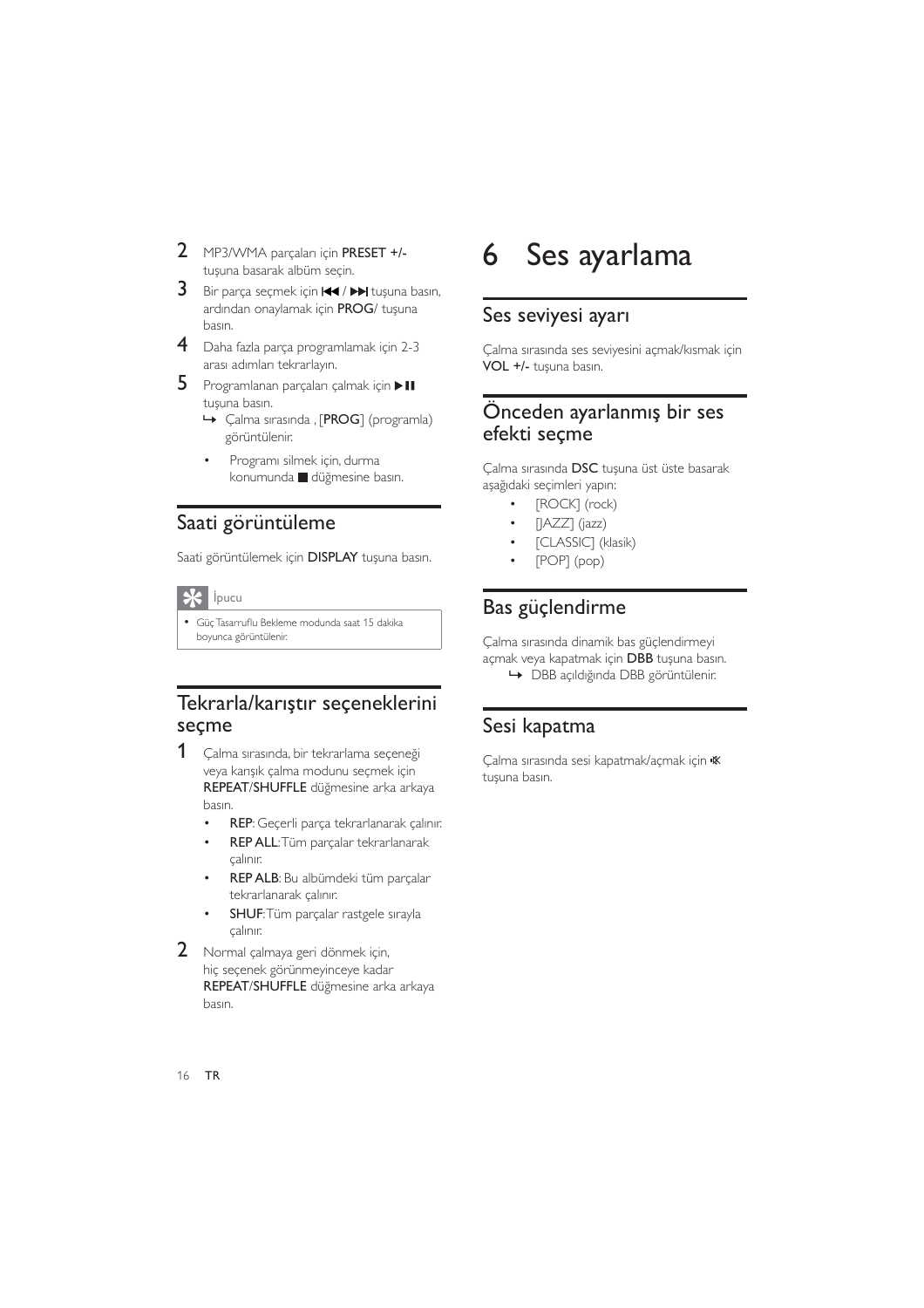#### Diğer özellikler 7

#### Uyku zamanlayıcısını ayarlama

Bu ünite, belirlenen bir süreden sonra otomatik olarak bekleme moduna geçebilir.

Cihazı açtıktan sonra, süreyi belirlemek için (dakika olarak) SLEEP tuşuna arka arkaya basın.

Uyku zamanlayıcısı etkinleştiğinde ekranda [SLEEP] (uyku) <sup>22</sup> görüntülenir.

#### Uyku zamanlayıcısını kapatmak için

"OFF" (kapalı) görüntüleninceye kadar SLEEP tuşuna arka arkaya basın.

→ Uyku zamanlayıcısı kapandığında [SLEEP] (uyku) <sup>22</sup> ekrandan kaybolur.

#### Alarm zamanlayıcısını ayarlama

Bu cihaz çalar saat olarak kullanılabilir. DISC, TUNER, USB veya iPhone/iPod/iPad, önceden ayarlanmış bir saatte çalmak üzere etkinleştirilir.

- 1 Saati doğru ayarladığınızdan emin olun.
- $\overline{2}$ TIMER tuşunu basılı tutun.
- 3 Kaynak seçmek için SOURCE tuşuna basın.
- $\overline{4}$ Onaylamak için TIMER tuşuna basın.
	- Saat haneleri görüntülenir ve yanıp sönmeye başlar.
- 5 Saati ayarlamak için <a>I</a><br>Il tuşuna basın.
- 6 Onaylamak için TIMER tuşuna basın.
	- → Dakika haneleri görüntülenir ve yanıp sönmeye başlar.
- 7 Dakikayı ayarlamak için </a>I</a>H tuşuna basın.
- 8 Onaylamak için TIMER tuşuna basın.
	- → Zamanlayıcı ayarlanır ve etkinleşir.

#### Alarm zamanlayıcısını açma/kapatma

Zamanlayıcıyı açmak veya kapatmak için TIMER tuşuna arka arkaya basın.

- → Zamanlayıcı etkinleştirildiğinde ekranda a görüntülenir.
- → Zamanlayıcı devre dışı bırakıldığında 4) ekrandan kaybolur.

Not

DISC/USB/iPhone/iPod/iPad kaynağı seçildiğinde parça çalınamazsa otomatik olarak radyo etkinleşir.

#### Harici ses kaynağından çalma

MP3 calar gibi bir harici ses cihazını bu cihaz üzerinden çalabilirsiniz.

- 1 Ses cihazını bağlayın.
	- Kırmızı/beyaz ses çıkış soketleri olan ses cihazı için: Kırmızı/beyaz ses kablosunu (birlikte

verilmez) AUX-IN soketlerine ve ses cihazı üzerindeki ses çıkış soketlerine bağlayın.

- Kulaklık çıkışları olan ses cihazı için: Birlikte verilen MP3-Link kablosunu MP3-LINK soketine veya ses cihazi üzerindeki kulaklık çıkışına bağlayın.
- $2<sup>1</sup>$ MP3-LINK/AUX-IN kaynağı seçmek için SOURCE düğmesine basın.
- 3 Cihazı çalıştırın.

#### Ekran parlaklığını ayarlama

Farklı ekran parlaklığı düzeyleri seçmek için DIM düğmesine arka arkaya basın:

- Yüksek parlaklık
- Orta parlaklık
- Düşük parlaklık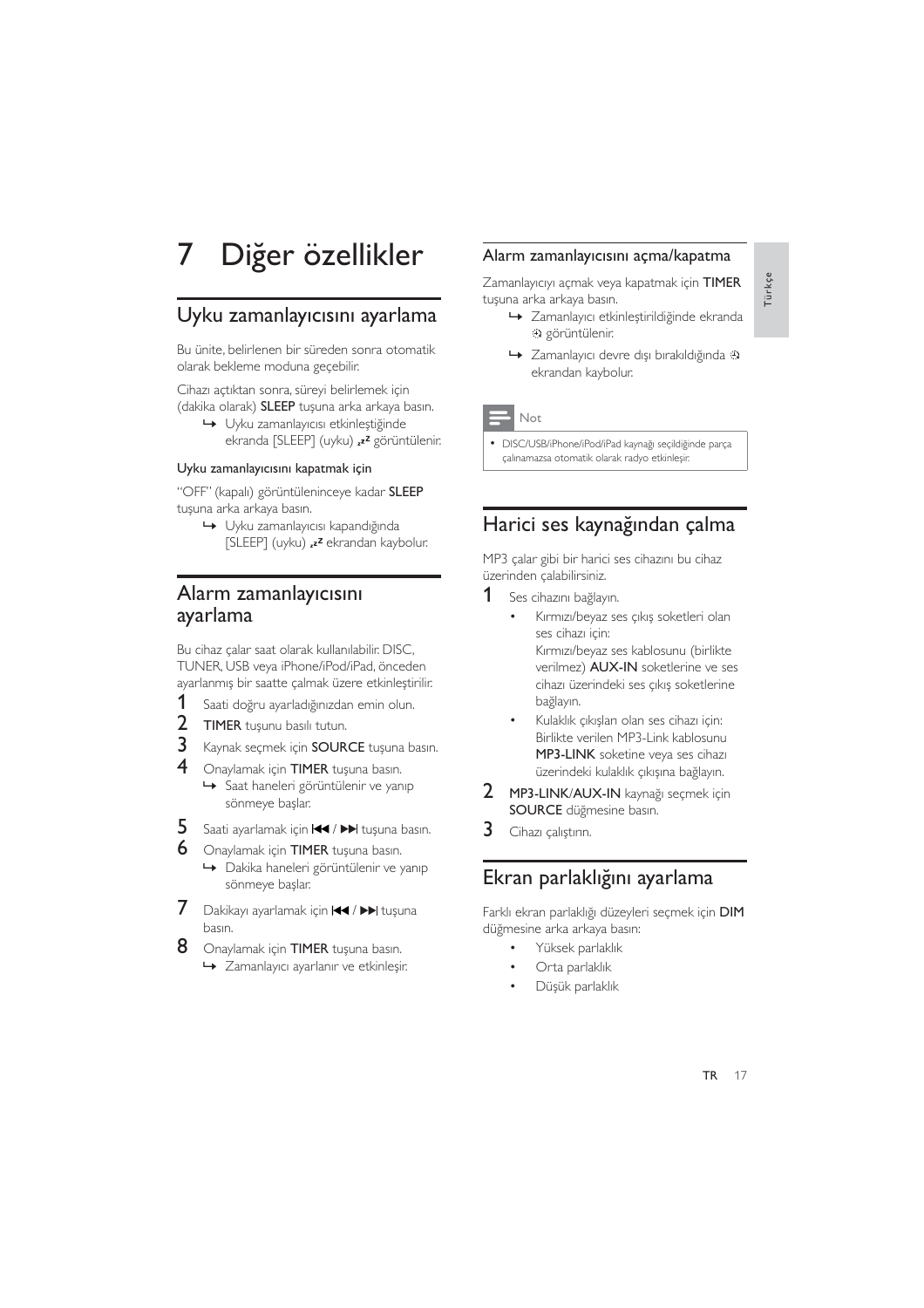# 8 Ürün bilgileri

| $\sim$<br>. . |
|---------------|
|               |

· Ürün bilgileri, önceden bildirilmeden değiştirilebilir.

## Özellikler

#### Amplifikatör

| Toplam çıkış gücü    | $2 \times 60$ W RMS       |
|----------------------|---------------------------|
| Frekans tepkisi      | 80 Hz - 16 kHz, ± 3 dB    |
| Sinyal gürültü oranı | $>60$ dB                  |
| MP3 bağlantı girişi  | $0.5$ V RMS 20 k $\Omega$ |

#### Disk

| Lazer tipi           | Yarı iletken        |
|----------------------|---------------------|
| Disk çapı            | 12 cm /8 cm         |
| Desteklenen diskler  | CD-DA, CD-R, CD-RW, |
|                      | MP3-CD, WMA-CD      |
| Ses DAC              | 24 Bit / 44,1 kHz   |
| Toplan harmonik      | $<$ %1.5            |
| bozulma              |                     |
| Frekans tepkisi      | 60 Hz -16 kHz (44,1 |
|                      | kHz)                |
| Sinyal gürültü oranı | $> 55$ dBA          |

#### Radyo

| Ayarlama aralığı | FM: 87.5 - 108 MHz |
|------------------|--------------------|
| Şebeke ayarı     | 50 KHz             |
| On ayar sayısı   | 20.                |
|                  |                    |

#### Hoparlörler

| $2 \times 60$ W, 4 OHM<br>Hoparlör empedansı |
|----------------------------------------------|
|----------------------------------------------|

#### Genel bilgiler AC gücü 220-230V / 50Hz Çalışır Durumdaki Güc Tüketimi 60W Beklemede Güc Tüketimi  $< 12$  W Güç Tasarruflu Bekleme Modunda Güc Tüketimi  $< 1 W$ USB Girişi Sürüm 1.1 Boyutlar - Ana Ünite  $(G \times Y)$  $\times D)$ - Hoparlör  $239 \times 141,5 \times 230$  mm  $142 \times 307 \times 230$  mm Ağırlık - Ana Ünite - Hoparlör - Ambalaj 1.92 kg  $2.55$  kg  $\times$  2  $1.8 \text{ kg}$

## USB oynatılabilirlik bilgileri

#### Uyumlu USB cihazları:

- USB flash bellek (USB1.1)
- USB flash oynaticilar (USB1.1)
- · hafıza kartları (bu üniteyle çalışması için ayrıca kart okuyucu gerektirir)

#### Desteklenen formatlar:

- USB veva bellek dosvası formatı FAT12. FAT16, FAT32 (sektör bovutu: 512 bayt)
- MP3 bit hızı (veri hızı): 32-320 Kbps ve değişken bit hızı
- WMA v9 veya öncesi
- En fazla 8 seviveye kadar ic ice klasör
- · Albüm/klasör sayısı: en fazla 99
- · Parça/başlık sayısı: en fazla 999
- $\cdot$  ID3 etiketi v2.0 v2.3
- Dosya adı Unicode UTF8 olmalıdır (maksimum uzunluk: 16 bayt)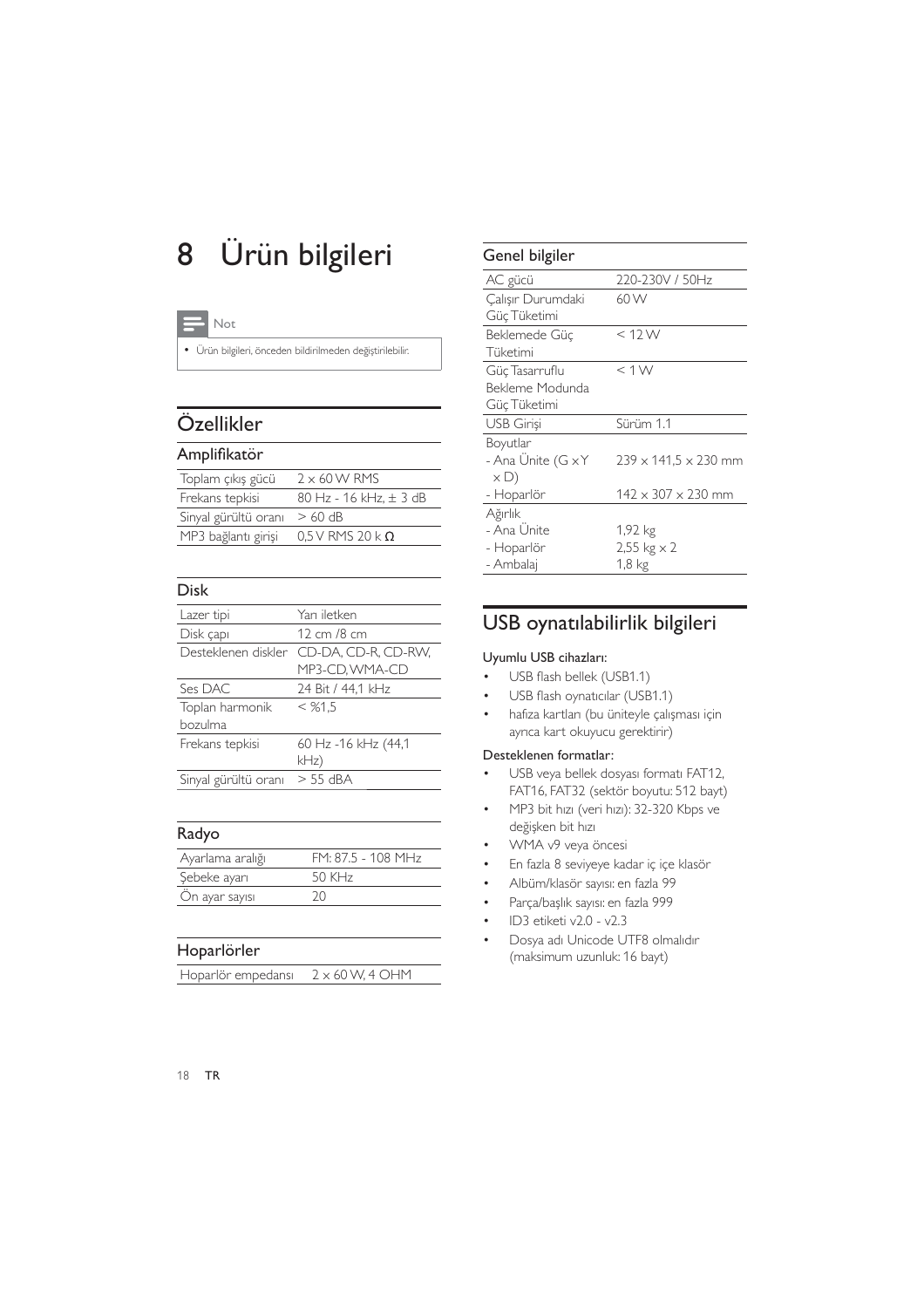### Desteklenen MP3 disk formatları

- ISO9660, Joliet
- Maksimum başlık sayısı: 999 (dosya adının uzunluğuna bağlı olarak)
- Maksimum albüm sayısı: 99
- Desteklenen örnekleme frekansları: 32 kHz, 44.1 kHz, 48 kHz
- Desteklenen bit hızları: 32~320 (kb/s), değişken bit hızları

#### **Bakım**

#### Kasanın temizliği

- Yumuşak bir deterjanla hafifçe nemlendirilmis yumusak bir bez kullanın. Alkol, amonyak veya asındırıcı madde iceren cözeltiler kullanmayın. Disklerin temizlenmesi
- Kirlenen diskleri temizlik beziyle silin. Diski ortasından dışarı doğru silin.



Benzin, tiner gibi solventler, piyasada bulunan temizlik maddeleri veya analog plaklara yönelik antistatik spreyleri kullanmayın.

#### Disk lensinin temizliği

Uzun süreli kullanımdan sonra disk lensinde toz veya kir birikebilir. Çalma kalitesini korumak için, disk lenslerini Philips CD lens temizleyiciyle veya piyasadaki diğer temizleyicilerle temizleyin. Temizleyiciyle birlikte verilen talimatlara uyun.

#### Sorun giderme 9

#### Uyarı

Bu ürünün muhafazasını kesinlikle çıkarmayın.

Garantinin geçerliliğini korumak için ürünü kendi olanaklarınızla onarmaya calısmayın. Oynatıcıyı kullanırken sorun yaşarsanız, servis talep etmeden önce aşağıdaki noktaları kontrol edin. Sorununuz hala çözülmediyse Philips web sitesini ziyaret edin (www.philips.com/ welcome). Philips ile iletişime geçerken cihazı yakınınızda bulundurun ve model numarası ile seri numarasını bildiğinizden emin olun.

#### Güç yok

- Cihazın AC güç kablosunun düzgün takıldığından emin olun.
- AC çıkışında güç olduğundan emin olun.
- Güç tasarrufu özelliği nedeniyle, oynatılan video bittikten sonra 15 dakika boyunca herhangi bir işlem yapılmazsa sistem otomatik olarak kapanır.

#### Ses yok veya ses bozuk

- Ses seviyesini ayarlayın.
- Kulaklıkların bağlantısını kesin.
- Hoparlörlerin doğru takılıp takılmadığını kontrol edin.
- Soyulmuş hoparlör kablolarının sabitlenmiş olup olmadığını kontrol edin.

#### Ünite yanıt vermiyor

- AC fişini prizden çıkarıp yeniden takın ve ardından üniteyi tekrar açın.
- Güç tasarrufu özelliği nedeniyle, oynatılan video bittikten sonra 15 dakika boyunca herhangi bir islem yapılmazsa sistem otomatik olarak kapanır.

#### Uzaktan kumanda çalışmıyor

- Herhangi bir fonksiyon düğmesine basmadan önce, doğru kaynağı ilk olarak ana ünite yerine uzaktan kumandayla seçin.
- Uzaktan kumandayı üniteye yaklaştırın.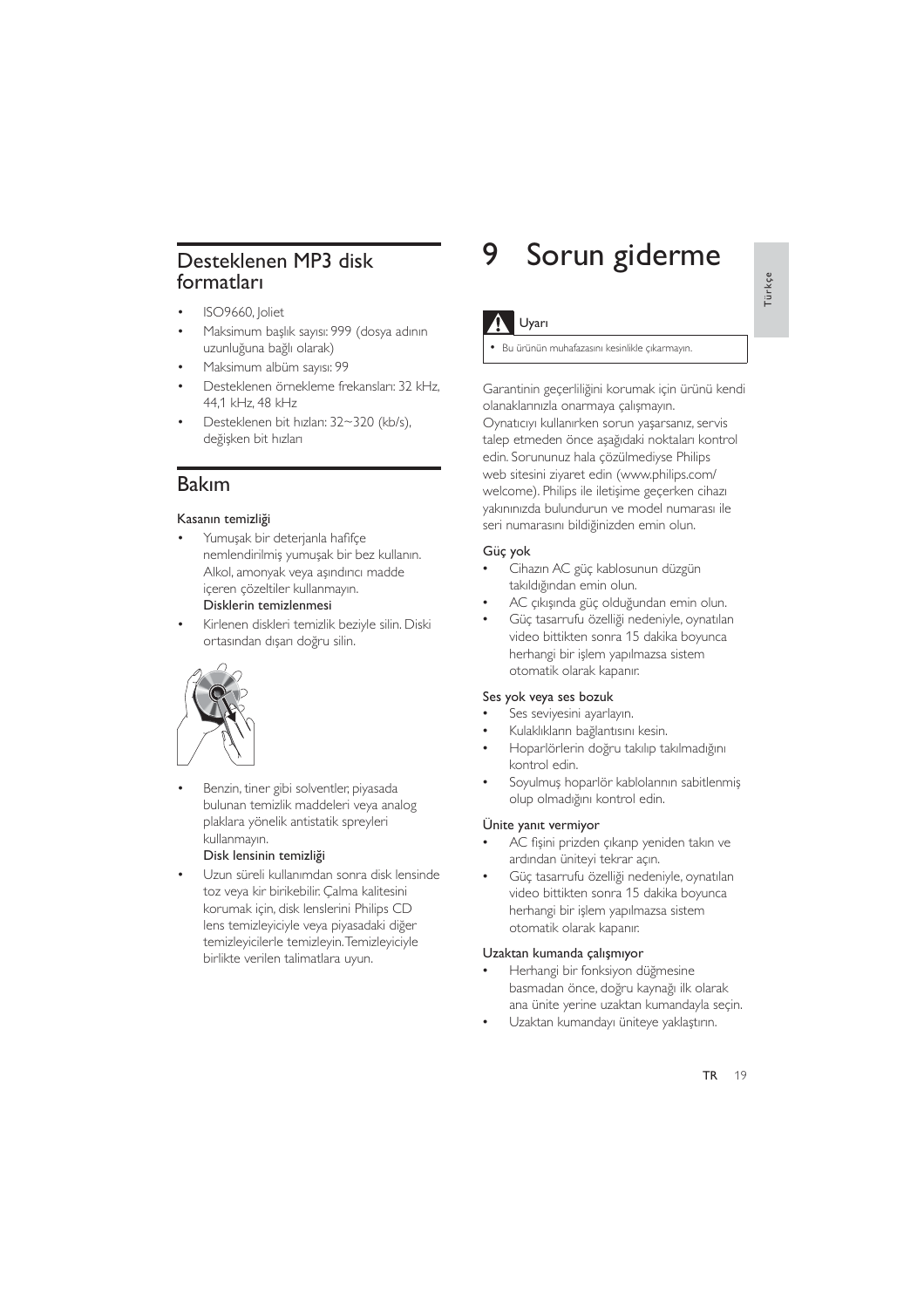- Pili, kutupları (+/- işaretleri) gösterildiği  $\bullet$ biçimde hizalanmış olacak şekilde takın.
- Pili değiştirin.
- Uzaktan kumandayı doğrudan ünitenin önündeki sensöre doğru tutun.

#### Disk bulunamadı

- Bir disk takın.
- Diskin ters takılıp takılmadığını kontrol edin.
- Lensteki nem yoğuşması geçene kadar  $\overline{a}$ bekleyin.
- Diski değiştirin veya temizleyin.
- Tamamlanmış bir CD veya doğru formatta bir disk kullanın.

#### USB cihazı üzerindeki bazı dosyalar

#### görüntülenmiyor

- USB cihazındaki klasör ya da dosya sayısı, belirli bir limiti aşmıştır. Bu durum bir anza değildir.
- Bu dosyaların formatları desteklenmemektedir.

#### USB cihazı desteklenmiyor

USB depolama cihazı, ünite ile uyumsuzdur. Başka bir depolama cihazını deneyin.

#### Zayıf radyo alımı

- Ünite ile TV'niz ya da video kaydedici arasındaki mesafeyi artırın.
- $\ddot{\phantom{0}}$ FM antenini tamamen açın.
- Bunun yerine bir açık alan FM anteni  $\bullet$ bağlayın.

#### Zamanlayıcı çalışmıyor

- Saati doğru ayarlayın.
- $\ddot{\phantom{0}}$ Zamanlayıcıyı açın.

#### Saat/zamanlayıcı ayarı silindi

- Güç kesilmiştir veya güç kablosu bağlantısı kesilmiştir.
- Saati/zamanlayıcıyı tekrar ayarlayın.